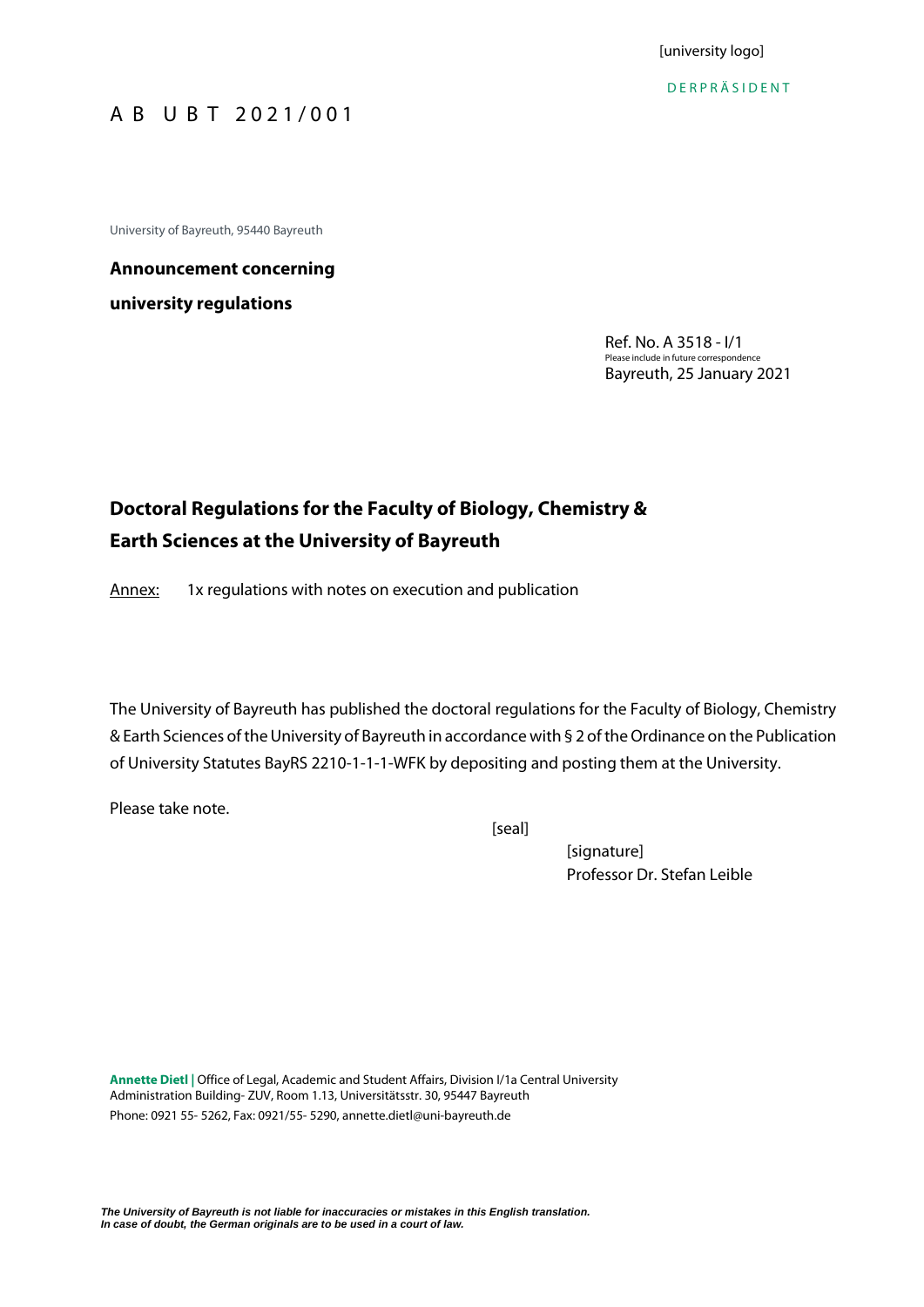# **Doctoral Regulations**

# **for the**

# **Faculty of Biology, Chemistry & Earth Sciences dated 25 January 2021**

Article 13 para 1 sentence 2 in conjunction with Article 64 para 1 sentence 5 of the Bavarian Higher Education Act (*BayHSchG*) forms the basis for the following doctoral regulations for the Faculty of Biology, Chemistry & Earth issued by the University of Bayreuth.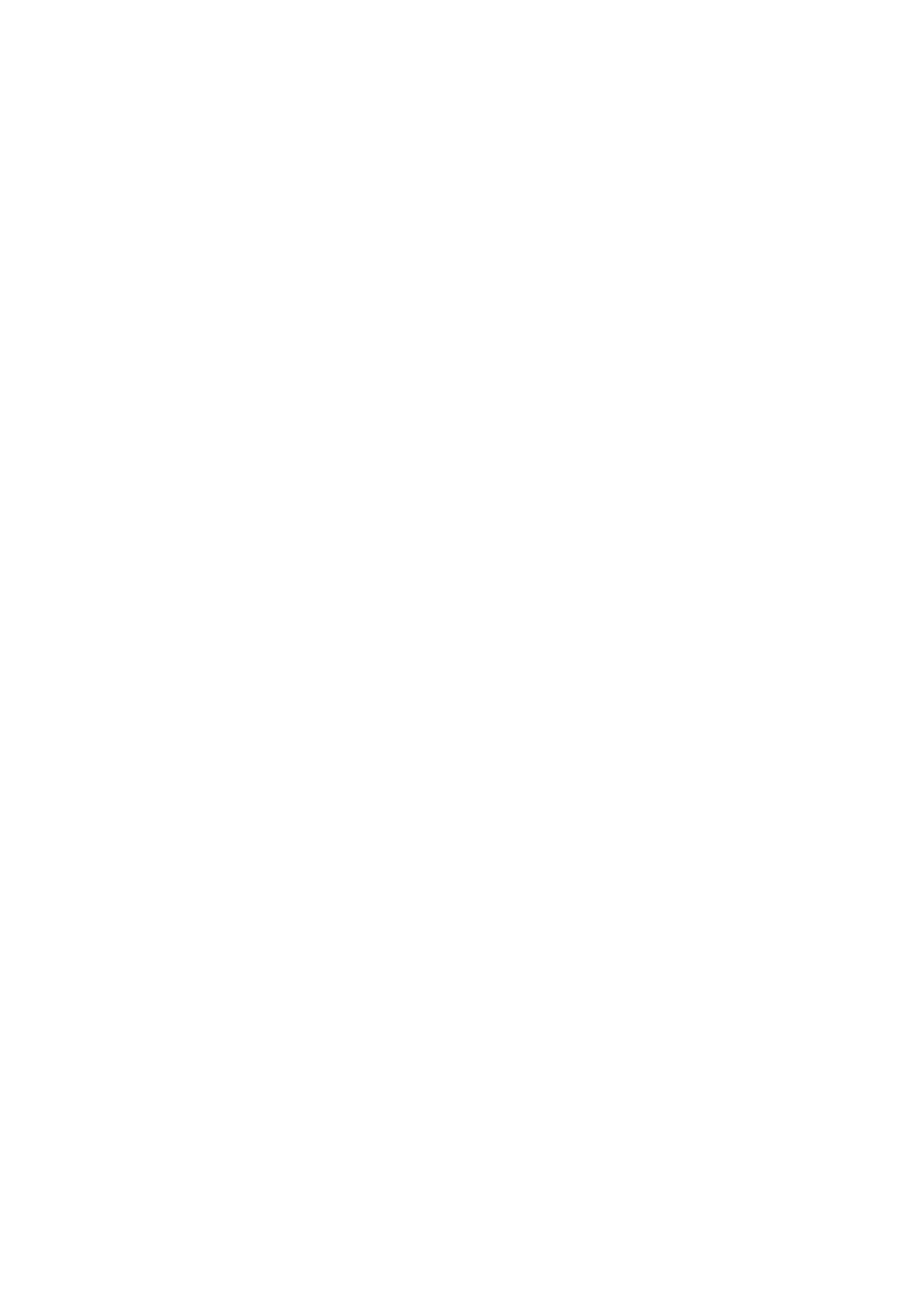#### **Contents**

| <b>Section I:</b>  |                                                                               |  |  |  |  |
|--------------------|-------------------------------------------------------------------------------|--|--|--|--|
|                    |                                                                               |  |  |  |  |
|                    |                                                                               |  |  |  |  |
|                    |                                                                               |  |  |  |  |
| <b>Section II:</b> |                                                                               |  |  |  |  |
|                    |                                                                               |  |  |  |  |
|                    |                                                                               |  |  |  |  |
|                    |                                                                               |  |  |  |  |
|                    |                                                                               |  |  |  |  |
|                    |                                                                               |  |  |  |  |
|                    | § 9 Decision on acceptance for doctoral studies and admission                 |  |  |  |  |
|                    |                                                                               |  |  |  |  |
|                    |                                                                               |  |  |  |  |
|                    |                                                                               |  |  |  |  |
|                    |                                                                               |  |  |  |  |
|                    |                                                                               |  |  |  |  |
|                    |                                                                               |  |  |  |  |
|                    |                                                                               |  |  |  |  |
|                    |                                                                               |  |  |  |  |
|                    |                                                                               |  |  |  |  |
|                    |                                                                               |  |  |  |  |
|                    | Section IV: Cooperation with universities of applied science/ HAWs            |  |  |  |  |
|                    |                                                                               |  |  |  |  |
|                    |                                                                               |  |  |  |  |
| <b>Section V:</b>  |                                                                               |  |  |  |  |
|                    |                                                                               |  |  |  |  |
|                    |                                                                               |  |  |  |  |
|                    |                                                                               |  |  |  |  |
|                    |                                                                               |  |  |  |  |
|                    | Section VI: Other provisions, entry into force and transitional provisions 22 |  |  |  |  |
|                    |                                                                               |  |  |  |  |
|                    |                                                                               |  |  |  |  |
|                    |                                                                               |  |  |  |  |
|                    |                                                                               |  |  |  |  |
|                    |                                                                               |  |  |  |  |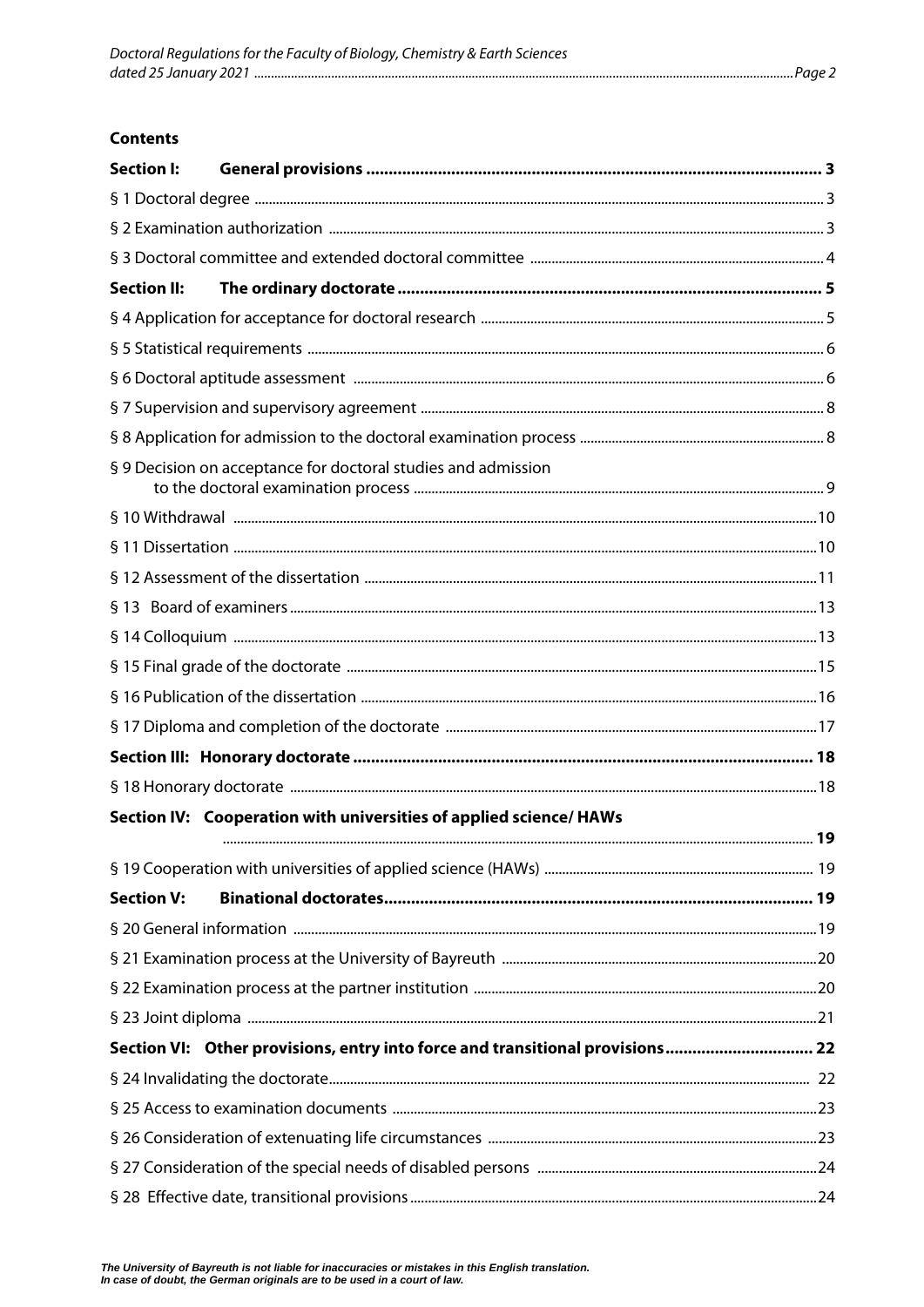#### **Doctoral degree**

- <span id="page-4-1"></span><span id="page-4-0"></span>(1)  $\rightarrow$  1The University of Bayreuth, by way of the Faculty of Biology, Chemistry & Earth Sciences, awards the academic degree of "Doktor der Naturwissenschaften" (Dr. rer. nat.) on the basis of doctoral assessment components in the subjects of biology or chemistry or Earth sciences. 2The degree may be awarded either as "Doktorin" or "Doktor". 3The abbreviated form remains unchanged.
- (2) According to Art. 64 para 1 BayHSchG, the doctorate serves as proof of an independent academic achievement, which must go considerably beyond the achievements required in § 4 for acceptance to the doctorate.
- (3) The doctoral examination consists of an academic work (dissertation) written by the doctoral researcher and an oral examination (colloquium).
- (4) 1The University of Bayreuth, by way of the Faculty of Biology, Chemistry & Earth Sciences, awards the honorary degree of "Doktor der Naturwissenschaften ehrenhalber" (Dr. rer. nat. h. c.) in accordance with § 18 as a rare distinction to individuals who have rendered outstanding scientific services in the subjects of biology, chemistry, or Earth sciences. 2Paragraph 3 sentences 2 and 3 apply *mutatis mutandis*.

#### **§ 2**

#### **Examination authorization**

<span id="page-4-2"></span>1According to the present doctoral regulations, instructors entitled to administer examinations are those university lecturers within the meaning of Art. 2 para 3 sentence 1 BayHSchPG, professors who have been released from their duties, retired professors (cf. Art. 13 BayHSchPG), and other instructors entitled to administer examinations in accordance with § 4 HSchPrüferV who belong to the Faculty of Biology, Chemistry & Earth Sciences. 2The decision as to whether a justified case is present under § 4 sentence 3 HSchPrüferV is made by the dean in consultation with the doctoral committee. 3Instructors from other faculties of the University of Bayreuth or from other German or foreign universities may also be appointed as examiners by the dean, provided that they fulfil the qualification requirements specified in Art. 62 para 1 BayHSchG in conjunction with § 4 HSchPrüferV or equivalent requirements. 4The assessment of equivalence is the responsibility of the dean. 4In addition, § 19 applies to doctoral degrees awarded jointly with universities of applied science/HAWs, and Section V applies in the context of binational doctorates.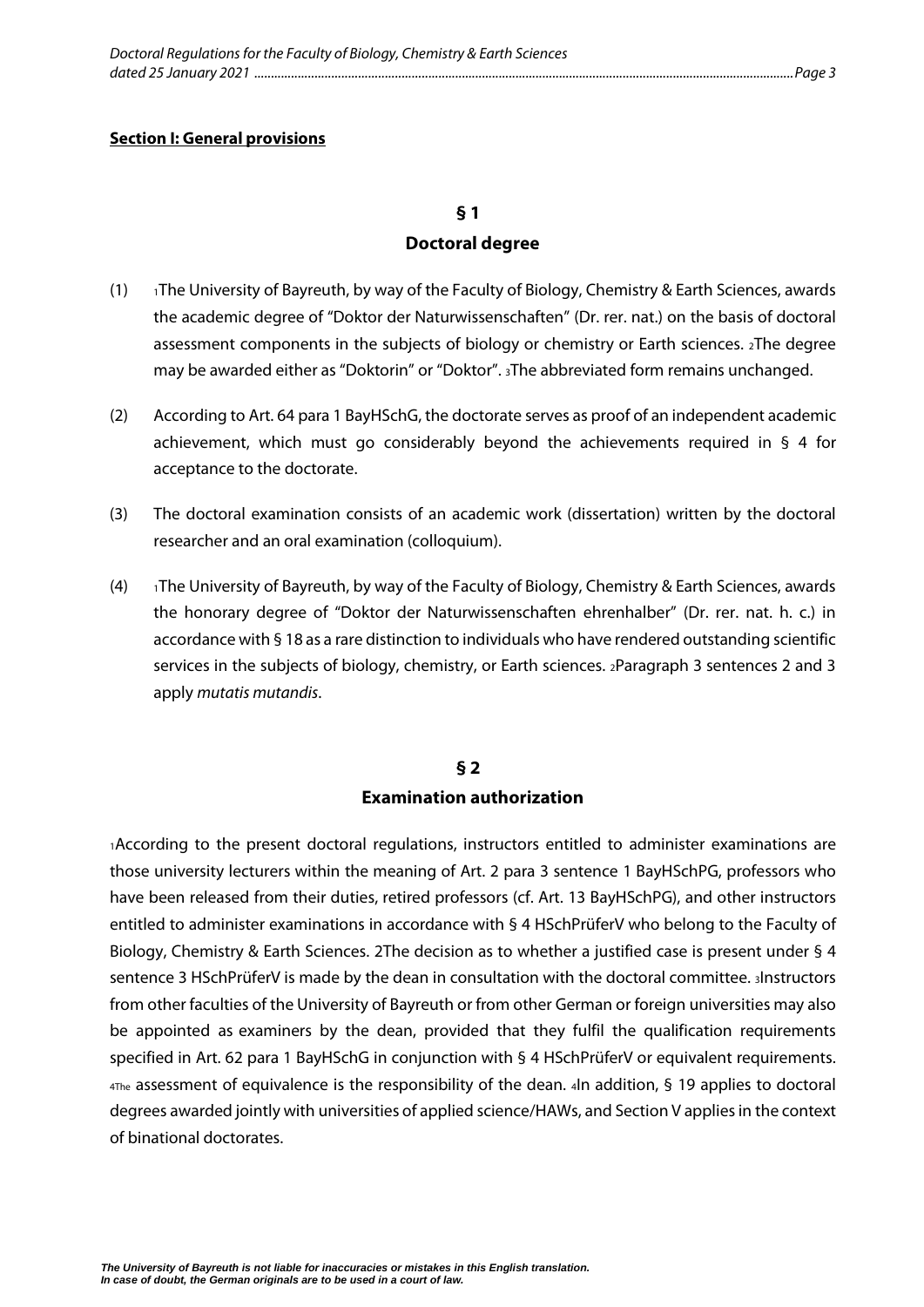#### **Doctoral committee and extended doctoral committee**

- <span id="page-5-0"></span> $(1)$  1The doctoral committees are responsible for granting acceptance for doctoral research and conducting the doctoral examination process. 2A doctoral committee is formed for each of the subjects biology, chemistry, and Earth sciences.
- $(2)$  1The doctoral committees consist of the dean or his/her deputy as chairperson and four instructors authorized to administer examinations each for the subjects biology and Earth sciences and five instructors authorized to administer examinations for the subject chemistry. 2They are elected by the faculty council for a period of two years.
- $(3)$  1A doctoral committee constitutes a quorum if all members have been duly invited and the majority of the members are present and entitled to vote; it passes its resolutions by a majority of the votes cast. 2Vote abstention, secret voting, and proxy voting are prohibited. 3If votes are equally divided among its members, the chairperson's vote shall be decisive.
- $(4)$  1The decisions of the doctoral committee are to be communicated to the applicant or the doctoral researcher in writing. 2Notices of denial are to include a rationale and information on how to appeal.
- (5) 1The extended doctoral committee is composed of all instructors who are faculty members and are authorized to administer examinations. 2lt makes decisions in the cases referred to in §12 para 5 and §18 para 2 and para 3. 3The dean acts as chairperson. 4 It shall be convened within 14 days of a member's request. 3Paragraphs 3 and 4 apply *mutatis mutandis*. 6If the extended doctoral committee decides on a request in accordance with § 18, the decision shall require the approval of two thirds of the instructors authorized to administer examinations.
- (6) Exclusion due to personal involvement is based on Art. 41 para 2 BayHSchG, taking into account Art. 20 and Art. 21 BayVwVfG.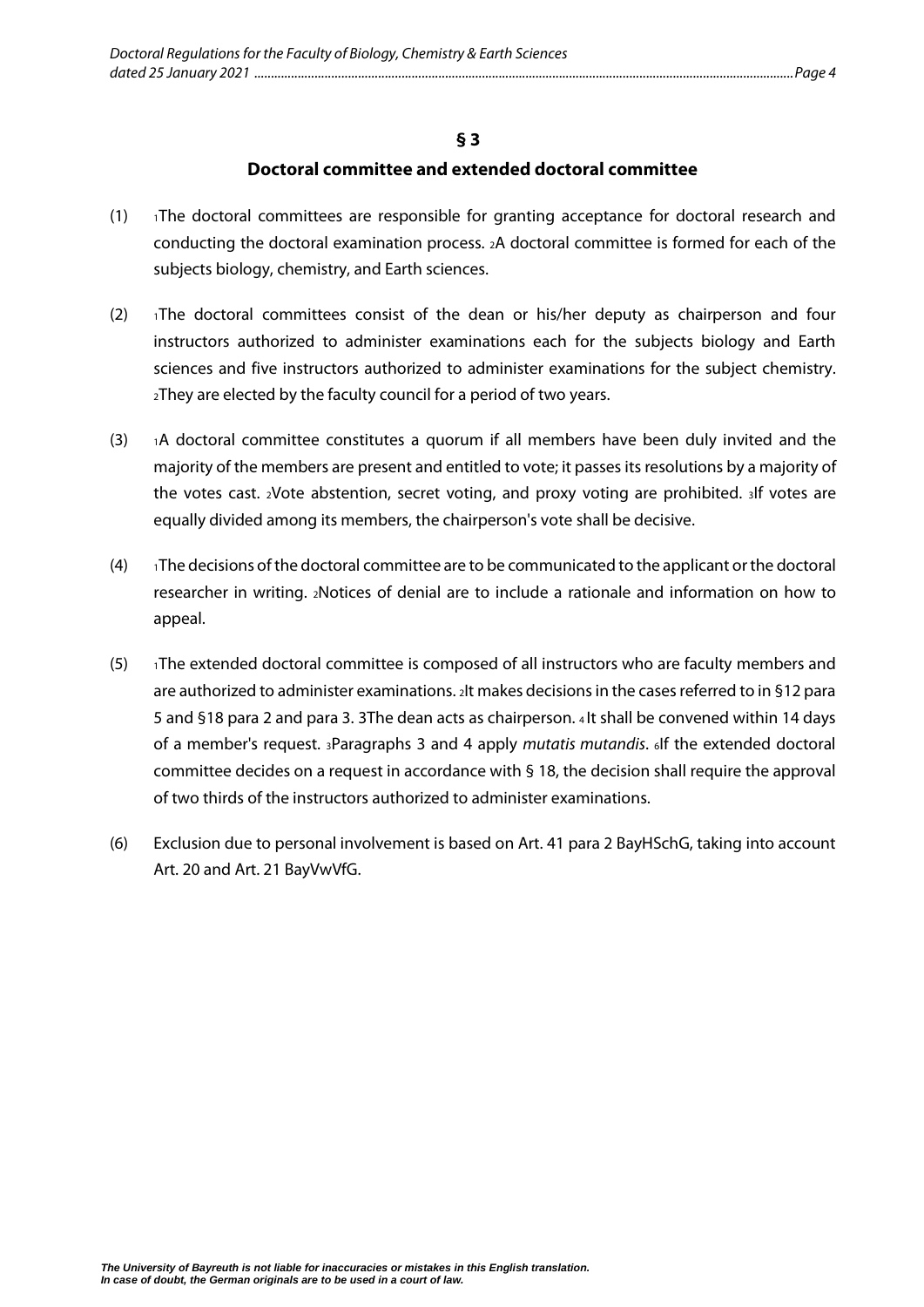#### <span id="page-6-1"></span><span id="page-6-0"></span>**Section II: The ordinary doctorate**

#### **§ 4**

#### **Application for acceptance for doctoral research**

- (1) In order to be accepted for doctoral studies, the applicant must fulfil the following requirements:
	- 1. They must have completed a subject-related higher education degree programme; the standard degree is the university *Diplom* or *Magister* examination, the master's examination, or the first state examination to teach at a *Gymnasium*. The doctoral committee can also recognize other degrees and degrees in related subjects as sufficient prerequisites for the doctorate and, if necessary, demand additional components. It also decides on the recognition of foreign degrees. In these cases, the doctoral committee decides according to the principle of equivalence, taking into account Art. 63 BayHSchG. The Central Office for Foreign Educational Credentials ("Zentralstelle für ausländisches Bildungswesen") may be contacted if there is doubt concerning equivalency. The requirement according to sentence 1 is considered to be fulfilled if the applicant has passed the doctoral aptitude assessment according to § 6.
	- 2. He/she must not have failed this or any other similar doctoral examination on the final attempt.
	- 3. The applicant must have concluded a supervision agreement in accordance with § 7 with an instructor authorized to administer examinations in accordance with § 2 sentence 1; there is no entitlement to the conclusion of a supervision agreement.
	- 4. He or she must not have shown himself or herself to be unworthy of holding a doctoral degree by his or her conduct.
	- 5. He or she must not have not already been accepted to doctoral studies at a different body that awards doctoral degrees in the same subject, whether at the University of Bayreuth or a different higher education institution.
- (2) 1Acceptance for doctoral studies must be applied for in writing to the dean.  $2$ The application is to be accompanied by the documents required to prove the prerequisites specified in para 1. 3With the application, the applicant must register online, and the Dean's Office confirms the registration as an applicant to the Faculty of Biology, Chemistry & Earth Sciences.
- (3) The doctorate begins with the date of the written confirmation of acceptance for the doctorate by the dean.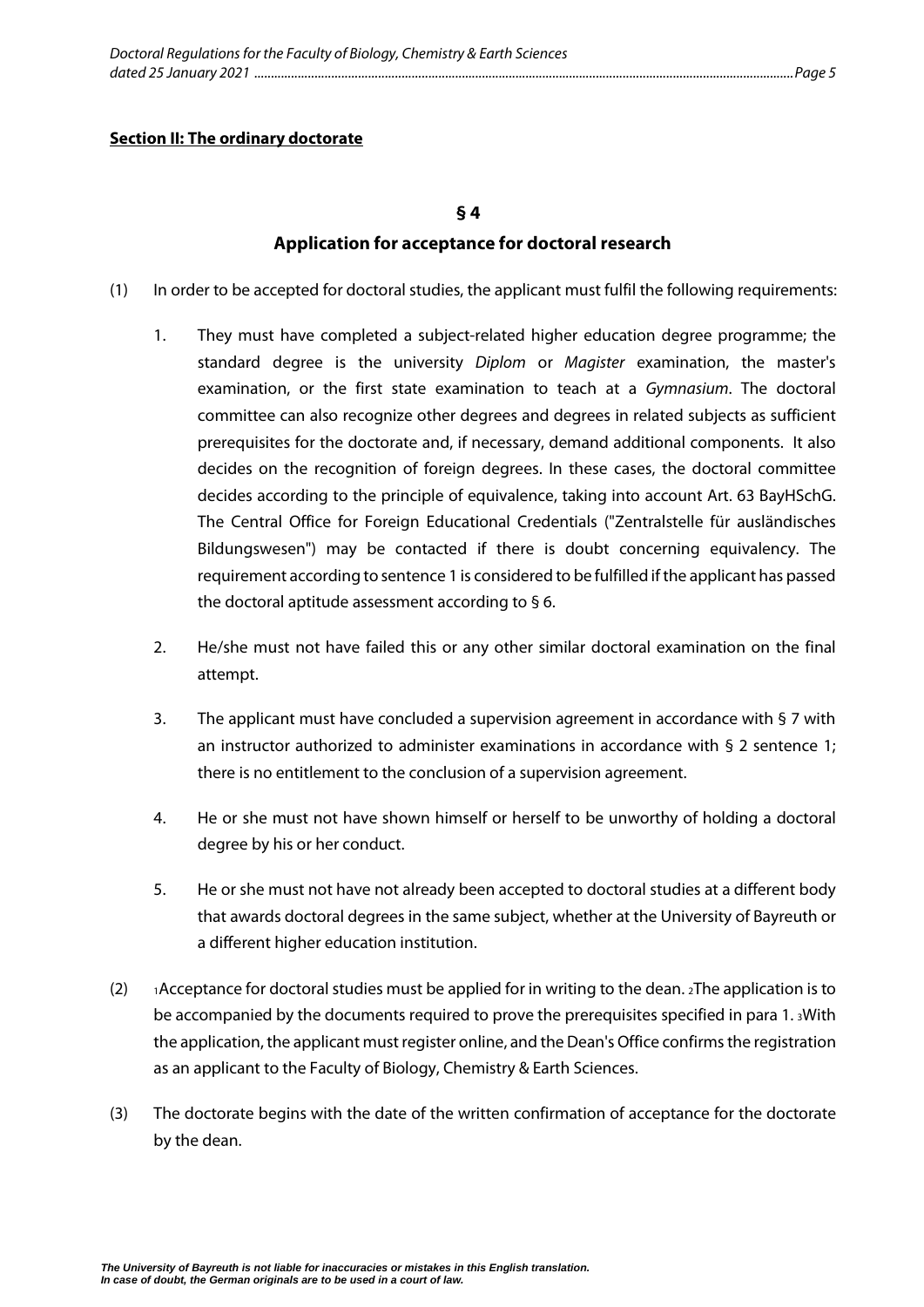### **§ 5 Statistical requirements**

- <span id="page-7-0"></span> $(1)$  IWith the application for acceptance for doctoral studies, personal data of the doctoral researcher will be collected, automatically stored, and processed by the faculty in accordance with the survey characteristics regulated in § 5 of the Higher Education Statistics Act (HStatG) dated 2 November 1990 (as amended) for the purpose of fulfilling the legal duties as well as for the purpose of legislation and planning in the higher education sector in accordance with § 1 (1) 1 and 2 of the Higher Education Statistics Act in the context of doctoral studies. 2In this respect, the applicant is obligated to cooperate and to provide personal data (Art. 10 para 2 sentence 3 BayHSchG).
- (2) 1Regular transmission or forwarding to the Bavarian State Office for Statistics is carried out with regard to the survey characteristics of the Higher Education Statistics Act of 2 November 1990 as well as to the university administration for the purpose of presenting the higher education statistics. 2The use and processing of personal data is subject to the requirements of Art. 10 BayHSchG.

# **§ 6 Doctoral aptitude assessment**

- <span id="page-7-1"></span>(1) Admission to the doctoral aptitude assessment requires that the applicant does not fulfil the prerequisites specified in § 4 para 1 number 1 and that
	- 1. he or she has completed a relevant *Diplom* or *Magister* programme at a university of applied science with an overall grade of at least 2,0 or a relevant bachelor's programme at a university or university of applied sciences within the standard period of study with an overall grade of 1,0,
	- 2. has written a bachelor's, *Diplom* or *Magister* thesis which has been assessed with the grade "very good",
	- 3. he or she has not yet undergone a relevant doctoral aptitude assessment or a comparable examination at another German higher education institution without success,
	- 4. a counselling interview has taken place with the applicant, which is conducted and recorded by an instructor authorized to administer examinations who was appointed by the doctoral committee.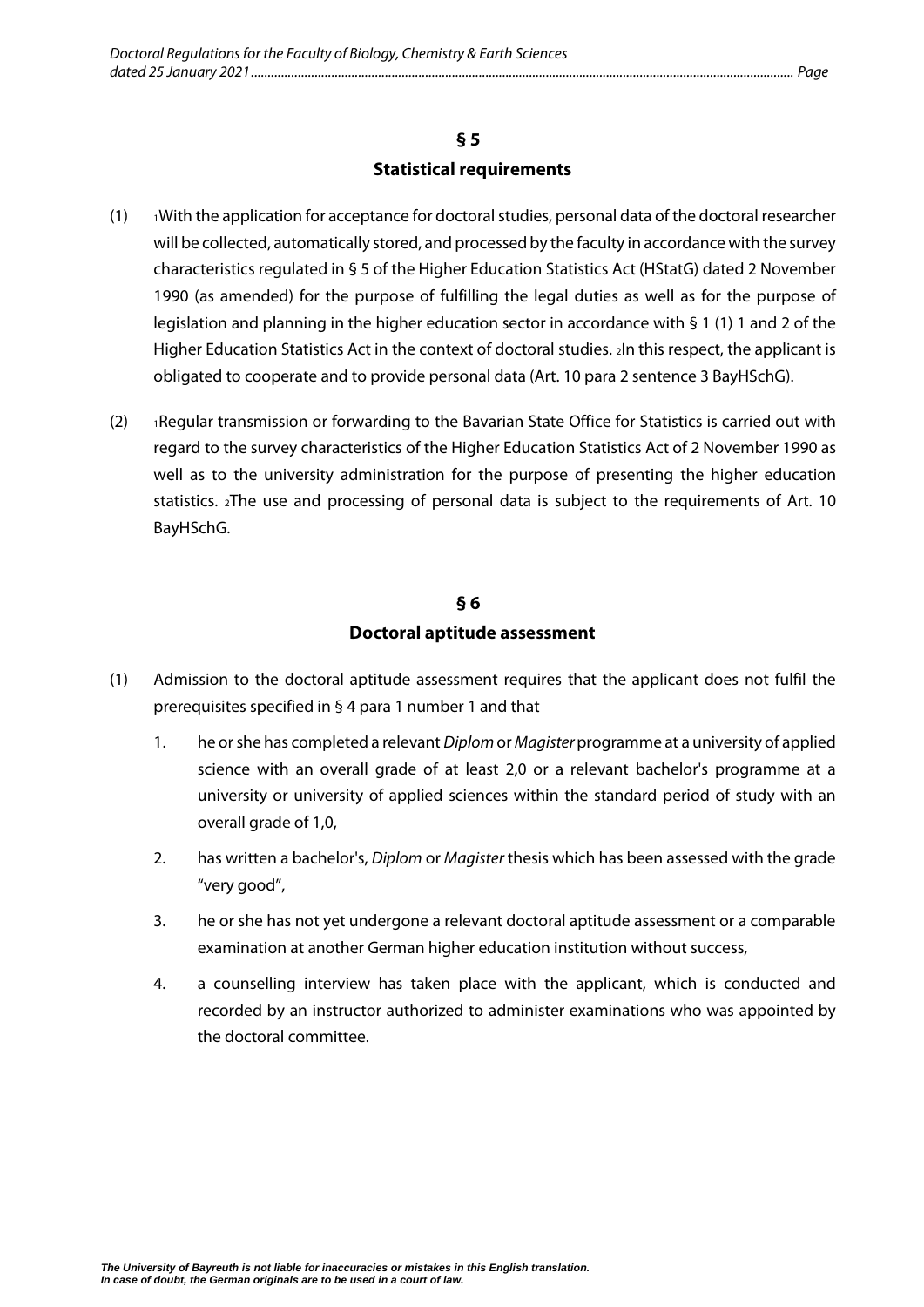- (2)  $\blacksquare$  1The application for admission to the doctoral aptitude assessment must be submitted in writing to the dean. 2The applicant must enclose the following documents with the application:
	- 1. proof of meeting the admission requirements specified in para 1 numbers 1, 2, and 4;
	- 2. a statement as to the subject area in which he/she is pursuing a doctorate;
	- 3. a statement as to whether he/she has already taken a doctoral aptitude assessment or a comparable examination at another German higher education institution.

3In addition, the applicant may submit further documents that can be used to prove subjectrelated qualifications beyond the academic degrees.

- $(3)$  1The doctoral committee decides on admission to the doctoral aptitude assessment. 2Admission is to be refused if
	- 1. the admission requirements stipulated in para 1 are not fulfilled, or
	- 2. the applicant has shown himself/herself to be unworthy of holding the doctoral degree due to his/her conduct, or
	- 3. the applicant does not submit the documents and declarations mentioned in para 2 sentence 2 in full.
- (4) In the doctoral aptitude assessment, the applicant must prove that he/she has the subject-specific knowledge and scientific aptitude required for a doctorate.
- $(5)$  1The doctoral aptitude assessment consists of an oral examination of approximately one hour before an examination board. 2The examination board consists of three instructors from the Faculty of Biology, Chemistry & Earth Sciences who are authorized to administer examinations; the supervisor of the doctorate is not a member of the examination board. 3The dean appoints the board of examiners and appoints an examiner as chairperson 4He/she sets the date of the examination and invites the members of the board of examiners and the applicant to the appointment in writing with one week's notice. 5§ 14 para 7 applies *mutatits mutandis*.
- (6)  $\cdot$  No grades are awarded in the doctoral aptitude assessment.  $_2$ The board of examiners will determine whether the applicant's performance meets the requirements according to para 4. 3If the performance does not meet these requirements, the doctoral aptitude assessment is failed. 4Minutes are taken of the examination and signed by the chairperson and the examiners. 5§ 9 para 3 sentence 2 applies *mutatis mutandis*.
- (7) 1Any Doctoral aptitude assessment that was failed on the first attempt can be repeated once. 2The application for admission to the re-examination must be submitted within one year after notification of the failure of the examination, unless the dean grants the applicant a period of grace due to special reasons for which he/she is not responsible.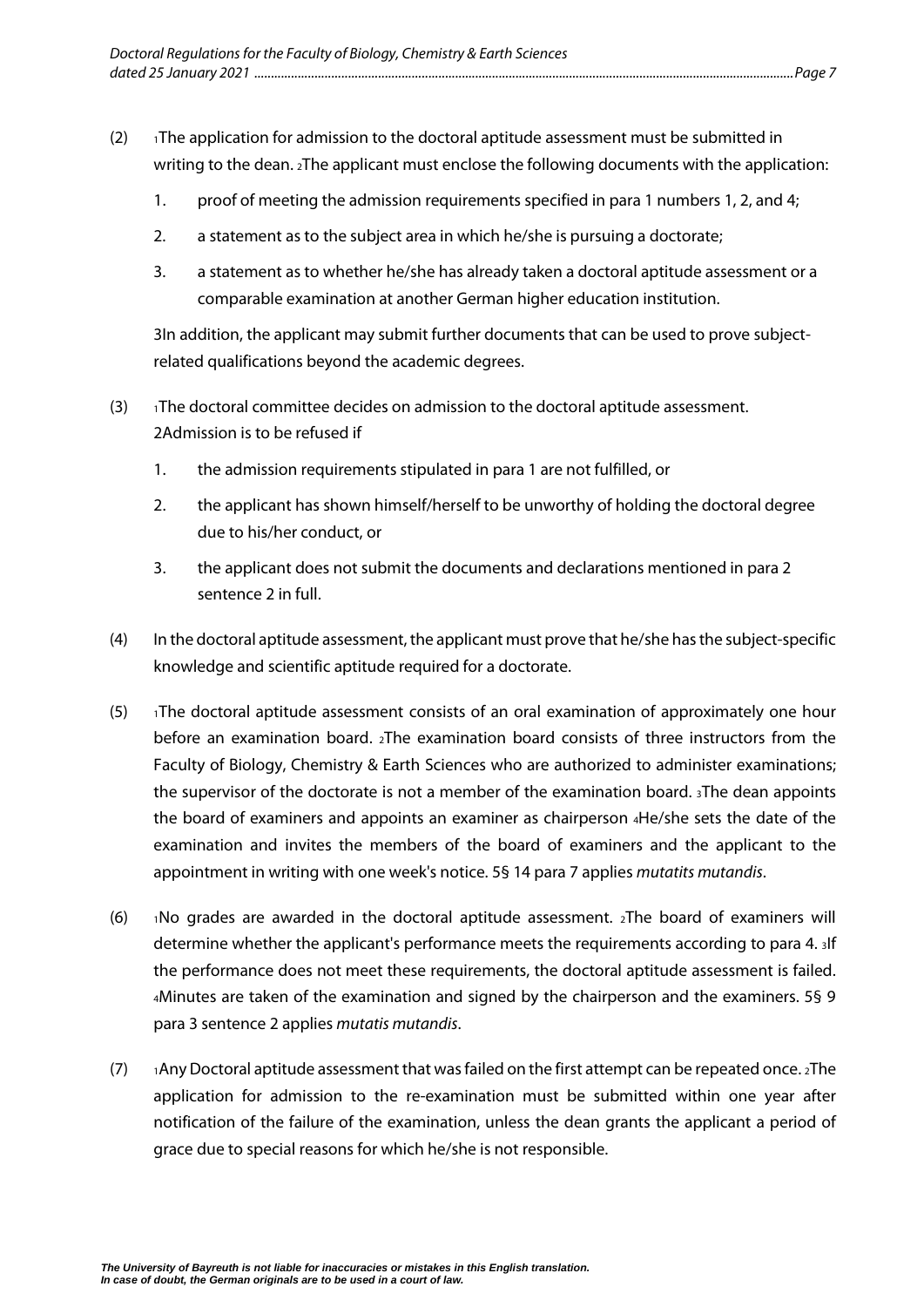(8) After successfully passing the aptitude assessment and fulfilling the requirements according to § 4 para 1 numbers 2 to 5 of the present regulations, the applicant receives written confirmation of acceptance for doctoral studies from the faculty.

## **§ 7 Supervision and supervisory agreement**

- <span id="page-9-0"></span>(1)  $\rightarrow$  1The doctorate is supervised by an instructor authorized to administer examinations. 2The latter and the applicant shall set out the key points of the doctoral relationship in a written supervisory agreement.
- (2) If the supervisor leaves the group of persons according to § 2 sentence 1, he/she can continue the supervision for up to two years after his/her departure if he/she remains entitled to administer examinations under the conditions of Art. 62 para 1 BayHSchG in conjunction with § 4 HSchPrüferV. 2The dean may extend the period given in sentence 1 by a maximum of two years if there are important reasons for doing so.
- (3) If the supervisor of a doctorate can no longer continue supervising it, the doctoral committee will ensure that the doctorate continues to be supervised as far as possible.
- (4) 1In the case of doctorates with universities of applied science/HAWs (§ 19), the dissertation is supervised equally by the participating teaching staff of the university of applied science/HAW and the university who are authorized to administer examinations, and the supervisory agreement is concluded jointly between them and the doctoral researcher. <sup>2</sup>Paragraph 1 and para 2 apply *mutatits mutandis*.
- (5)  $\rightarrow$  1The completion of a doctorate outside the Faculty of Biology, Chemistry & Earth sciences is only permissible if an instructor authorized to administer examinations in the faculty according to § 2 agrees to supervise the doctorate.  $2$  This person represents the doctorate before the faculty, concludes the supervisory agreement in accordance with paragraph 1 and prepares one of the reviews.

#### **§ 8**

### **Application for admission to the doctoral examination process**

<span id="page-9-1"></span>1Admission to the doctoral examination process must be applied for in writing to the dean and requires acceptance for the doctorate. 2The application must include:

- 1. six identical copies of the dissertation, which must meet the requirements according to § 11,
- 2. a German and an English abstract of no more than 800 words, with the title in a form specified by the dean and suitable for electronic delivery,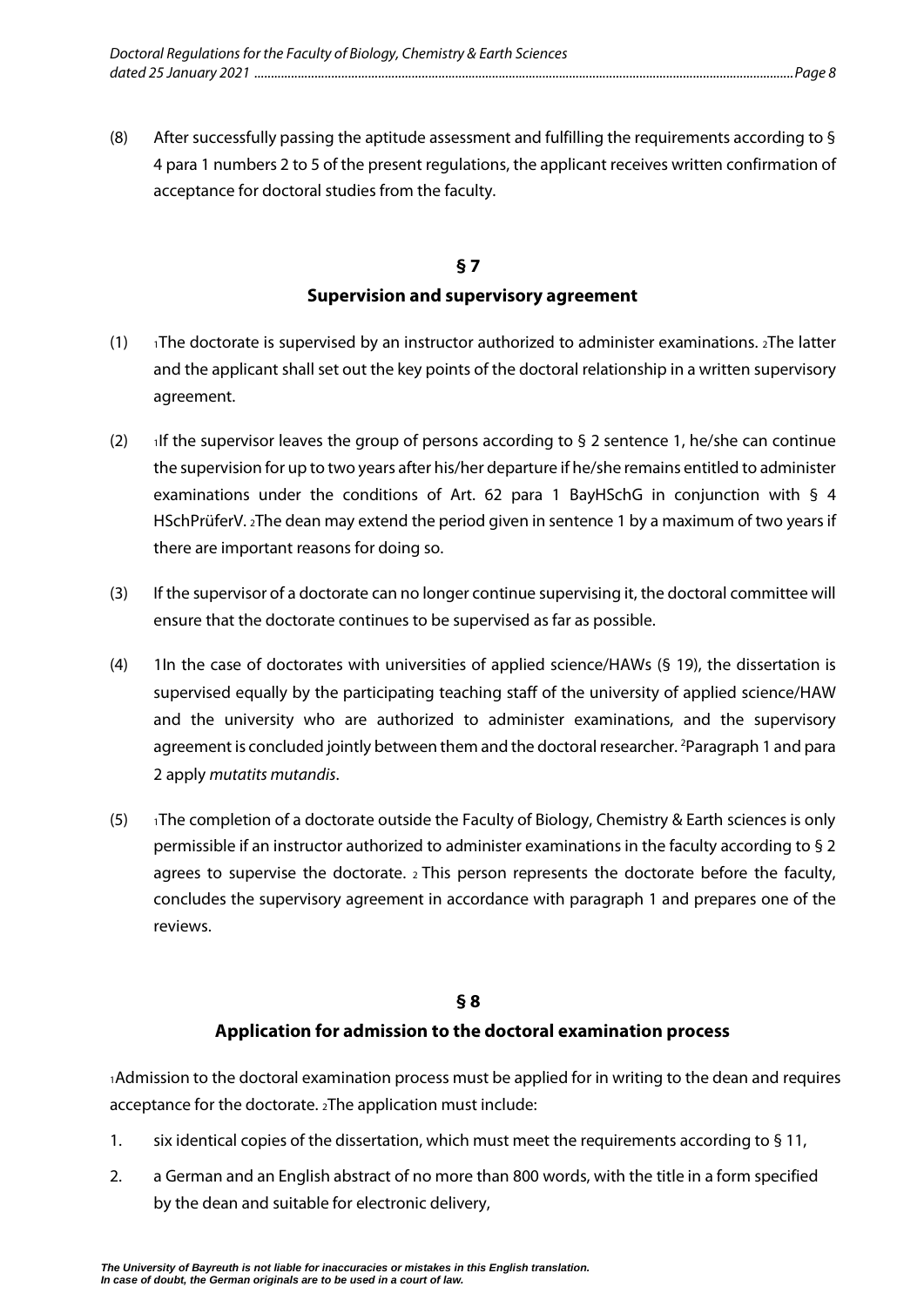- 3. an affirmation in lieu of an oath that the doctoral researcher has written the thesis independently and has not used any sources or aids other than those indicated by him/her (cf. Art. 64 para 1 sentence 6 BayHSchG) as well as an updated declaration that he/she has not yet submitted the thesis for the award of an academic degree and that he/she has not yet failed this or a similar doctoral examination on the final attempt;
- 4. a declaration that the assistance of commercial doctoral consultants or intermediaries or similar service providers has not been used in the past and will not be used in the future;
- 5. a curriculum vitae of the doctoral researcher, providing information in particular about his/her educational background;
- 6. an official certificate of good conduct. In the case of foreign citizens, a certificate recognized as equivalent by the University of Bayreuth must be submitted. This can be an extract from the criminal record from one's home country, a certificate of good conduct, or a comparable document. If the doctoral researcher is enrolled or is a public servant, the certificate of good conduct can be waived.
- 7. the electronic version of the dissertation, the form of which is specified by the dean, as well as a declaration of consent by the doctoral researcher that the electronic version of the dissertation can be subjected to a separate review while safeguarding his/her copyright and data protection;
- 8. a declaration of consent by the doctoral researcher that in the event of suspected scientific misconduct investigations may be carried out by internal university bodies of scientific selfregulation;
- <span id="page-10-0"></span>9. proof of any additional components to be completed in accordance with § 4 para 1 number 1.

# **§ 9 Decision on acceptance for doctoral studies and admission**

- (1) Acceptance for doctoral studies is to be refused if the requirements specified in § 4 para 1 are not fulfilled.
- (2) 2Admission is to be refused if
	- 1. no acceptance for doctoral studies has been granted or
	- 2. the documents required under § 8 are incomplete, or
	- 3. the applicant has shown himself/herself to be unworthy of holding the doctoral degree due to his/her conduct.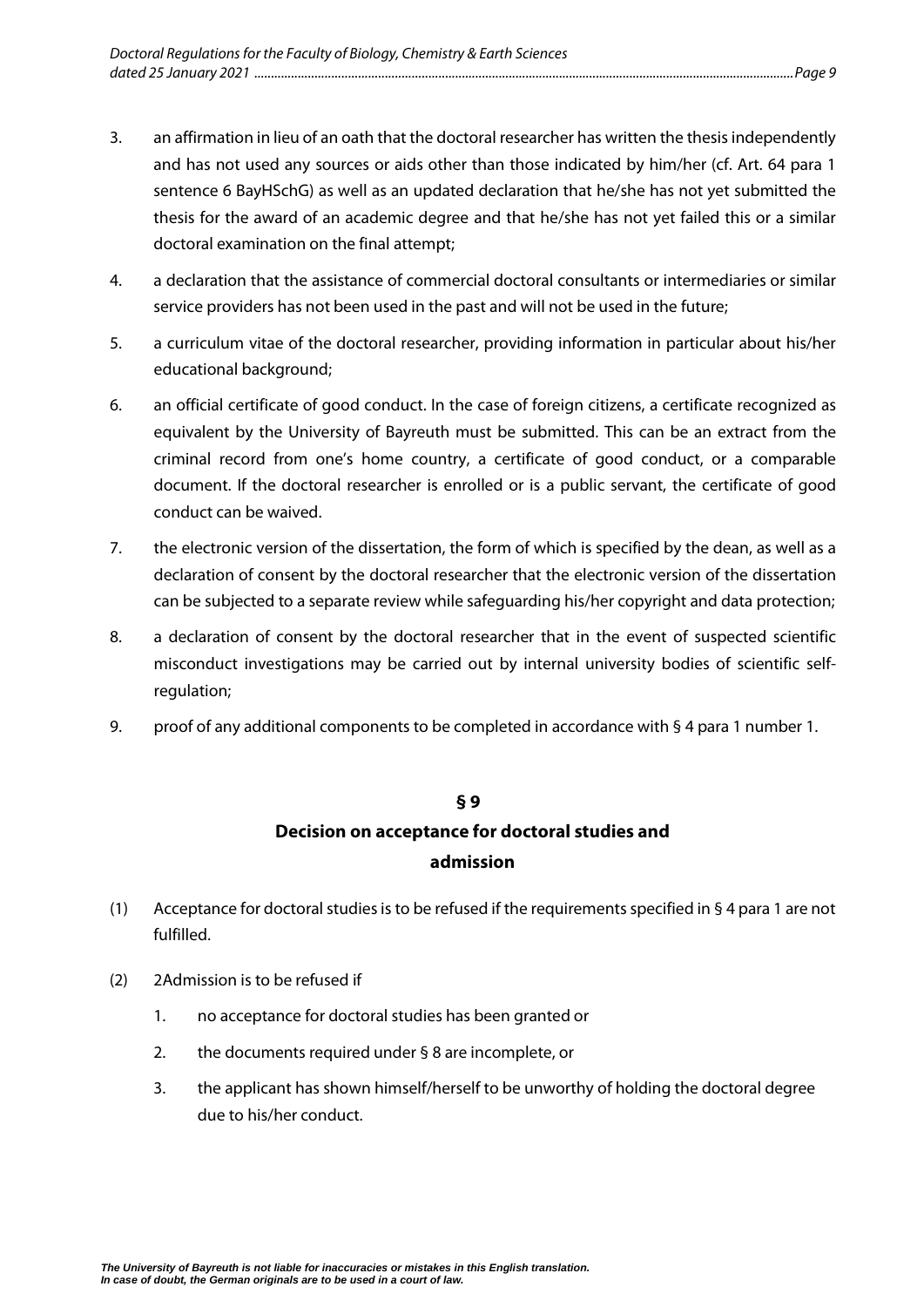(3) 1The doctoral committee should decide on the applications of the applicant/doctoral researcher within one month. 2The decisions on the applications for acceptance for doctoral studies and for admission to the doctoral examination process are communicated to the applicant/doctoral researcher in accordance with § 3 para 4. 3In the doctoral examination process, the dean should ensure that the period between the application for admission to the doctoral examination process and the final colloquium does not exceed four months.

# **§ 10 Withdrawal**

<span id="page-11-0"></span>1The doctoral researcher may withdraw from the doctorate at any time, provided that no application for admission to the doctoral examination process has been submitted. 2The request for withdrawal must be submitted in writing to the dean. 3With the confirmation of withdrawal by the dean, the supervisory agreement is considered cancelled.

# **§ 11 Dissertation**

- <span id="page-11-1"></span> $(1)$  <sup>1</sup>The dissertation must represent an independent academic achievement and contribute to solving scholarly questions. 2It should lead to new scientific knowledge. 3It must present the results achieved in an appropriate form.
- (2)  $\rightarrow$  1The dissertation must be signed and submitted in typescript; it must be bound, paginated, and provided with a table of contents and contain a German and English abstract of no more than 800 words providing information on the problem and results. 2The literature used as well as any other aids are to be stated in full; passages taken verbatim or almost verbatim from the literature are to be identified. 3The title page must state the title of the dissertation, that it is a dissertation, and the name and place of birth of the doctoral researcher.
- (3) If an already published work is submitted as a dissertation, the corresponding number of copies of the printed work may be used instead of the typed copies.
- (4) 1Several individual works by a doctoral researcher can also be combined into one dissertation (cumulative dissertation). 2In this case, a detailed summary of the link between the individual works and the doctoral researcher's own contribution should be provided.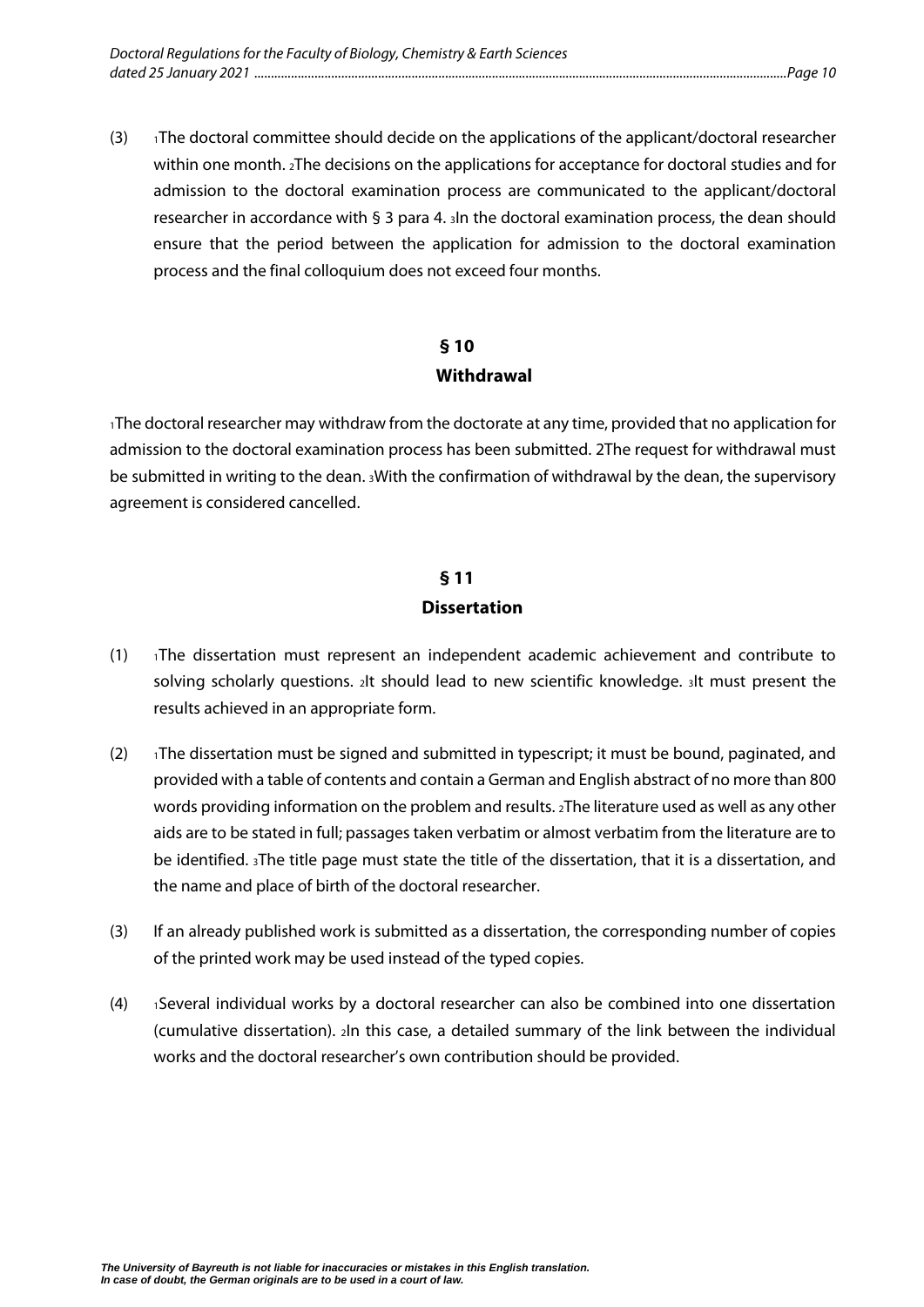3The decision as to whether a cumulative dissertation is deemed suitable shall be taken by the doctoral committee.

<span id="page-12-0"></span>(5) 1The dissertation may be written in German or English.  $2\ln \ln \cosh a$  cumulative dissertations, publications in either language are permitted.

### **§ 12 Assessment of the dissertation**

- $(1)$   $\rightarrow$  1After admission to the doctoral examination procedure, the dean, on the recommendation of the doctoral committee, will immediately appoint at least two examiners as reviewers for the evaluation of the dissertation. 2One of the reviewers must be an instructor of the Faculty of Biology, Chemistry & Earth Sciences authorized to administer examinations and at least one reviewer must be a professor in the sense of Art. 2 para 1 sentence 1 number 1 BayHSchPG, who is authorized to administer examinations according to  $\S$  2.  $\delta$  and the case of doctorates with universities of applied sciences/HAWs (§ 19), the two equal supervisors of the university of applied sciences and the university are generally appointed as reviewers.
- (2) 1As a rule, each reviewer submits a written review of the dissertation within one month, but no later than two months after admission to the doctoral examination process, and proposes to the dean that the dissertation be accepted or rejected. 2Each examiner evaluates the dissertation and awards a grade according to the following scheme:

| sehr gut [very<br>[qood          | $= 1 =$ particularly commendable work;                                                      |
|----------------------------------|---------------------------------------------------------------------------------------------|
| <i>gut</i> [good]                | $= 2 = 2$ above-average work;                                                               |
| befriedigend<br>[satisfactory]   | $=$ 3 = work that meets the average requirements;                                           |
| unzulänglich<br>[unsatisfactory] | $= 4 =$ work suffering from significant deficiencies, which is no<br>longer usable overall. |
|                                  |                                                                                             |

3The use of the intermediate grades 1.3, 1.7, 2.3, 2.7 is permitted.

4In special cases, the predicate

*ausgezeichnet* [excellent] = very outstanding work

may be awarded. 5When calculating the grade, this predicate is used with the value 0.

 $(3)$  1The dean appoints an additional reviewer at the suggestion of the doctoral committee if the reviews differ by more than one grade. 2If the dissertation was reviewed by several supervisors, the dean appoints an additional reviewer. 3If the dissertation has been assessed with the overall grade "excellent", the dean may appoint a further reviewer at the suggestion of the doctoral committee. 4The same applies if a reviewer proposes the appointment of another reviewer.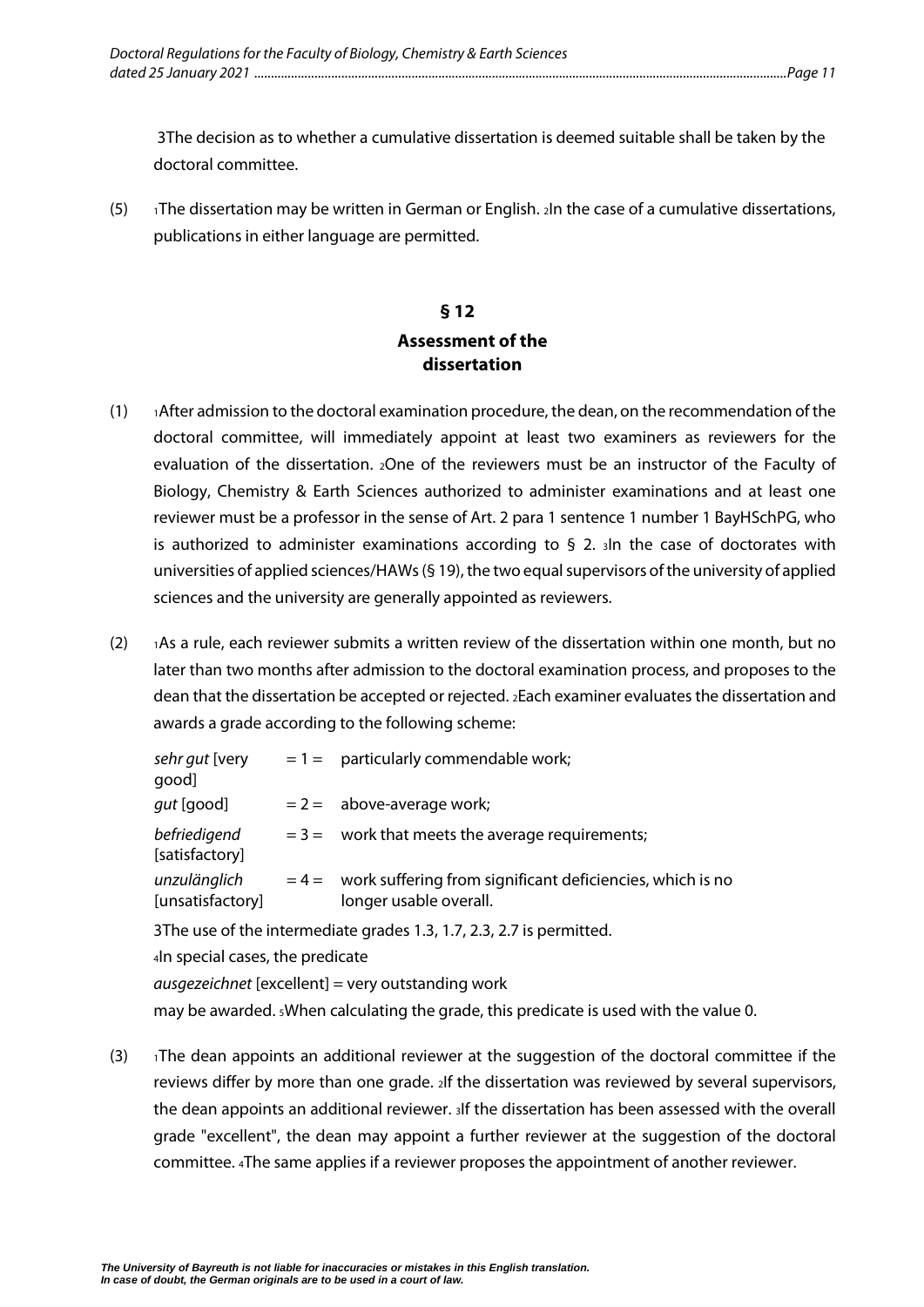- (4) The dean may appoint additional reviewers at any time during the process in consultation with the doctoral committee if this appears necessary to ensure a proper assessment.
- $(5)$  1The dean informs the members of the extended doctoral committee in an appropriate manner about the receipt of the reviews and the grades of the reviewers. 2The abstract of the dissertation is sent with the notification. 3Upon justified request, the electronic version of the dissertation will be sent after consultation with the signatories of the supervisory agreement, whereby copyrights and data protection must be respected. 4The dean shall make the dissertation and the reports available for inspection by the extended doctoral committee in the dean's office for a period of two weeks. 5The members of the extended thesis committee may submit a written statement to the dean or raise an objection against the thesis within the display period. The doctoral committee will deliberate on statements and objections received in due time. 7It will give the doctoral researcher and the supervisor the opportunity to comment. 8Afterwards, it can either unanimously reject the objections, or it can return the dissertation for reworking, or it can obtain one or more further reviews via the dean.
- (6) 1If the dissertation is proposed for acceptance by all reviewers and has not been returned by the doctoral committee for revision, it is accepted. 2If it is rejected by all reviewers, it is rejected. 3If there is no unanimity among the reviewers on the acceptance or rejection of the dissertation, the decision will be made by the doctoral committee. 4In the evaluation of the dissertation, the arithmetic mean of the individual grades awarded in the reviews is calculated and only the first decimal place is taken into account without rounding. 5If this results in an overall grade of less than 3 for an accepted dissertation, the dissertation will be graded 3.
- (7) 1If the dissertation is rejected, the doctoral researcher may submit a new dissertation within two years of the announcement of rejection. 2Paragraphs 1 to 6 shall apply to the further procedure. 3If the doctoral researcher does not submit a new dissertation within the period specified in sentence 1 or if the new dissertation is also rejected, the doctoral examination process is terminated without success. 4§ 9 para 3 sentence 2 applies *mutatis mutandis*. 5The doctoral committee may return a dissertation to the doctoral researcher for revision if it should be rejected. 6In this case, the doctoral researcher may also submit a new dissertation instead of the revision. 7The revised or new dissertation must be submitted to the doctoral committee within the period specified in sentence 1. 8A revised dissertation will be assessed by the reviewers appointed for the original dissertation, insofar as they are still available; in all other respects, paragraphs 1 - 6 apply. 9If the doctoral researcher does not submit the revised or the new dissertation in due time or if the revised or the new dissertation is also rejected, the doctoral examination process is terminated without success. 10§ 9 para 3 sentence 2 applies *mutatis mutandis*.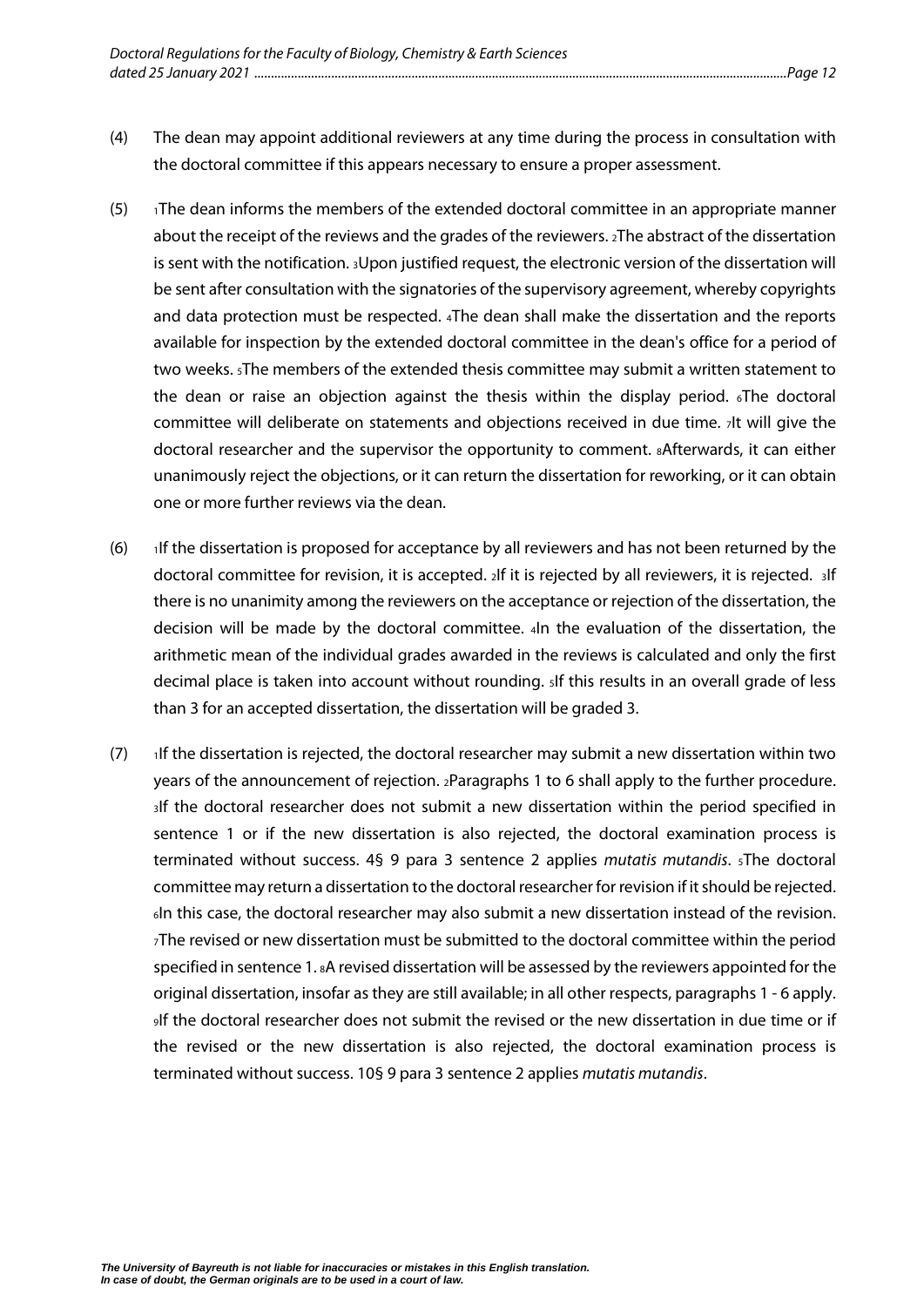$(8)$  1If the reviewers or the members of the doctoral committee identify deficiencies in the dissertation that do not justify rejection of the work, the doctoral researcher may be required to make appropriate corrections. 2When the deposit copies is submitted, the reviewers confirm that the corrections have been made.

### **§ 13**

#### **Board of examiners**

- <span id="page-14-0"></span>(1)  $\rightarrow$  1Within a reasonable period of time after acceptance of the dissertation in accordance with § 12 para 6 sentence 1 of the present regulations, a scientific colloquium (§ 14) will take place before the board of examiners. 2The members of the board of examiners are:
	- 1. an instructor from the Faculty of Biology, Chemistry & Earth Sciences who is authorized to administer examinations and who may not be a reviewer, as chairperson,
	- 2. the reviewers, whereby reviewers within the meaning of § 12 para 3 and 4 are free to participate in the colloquium,
	- 3. at least one other instructor authorized to administer examinations within the meaning of § 2.

 $3$ If a reviewer within the meaning of sentence 2 number 2  $\frac{1}{10}$  prevented from taking part in the rest of the process, then, if this results in fewer than two reviewers taking part, an instructor authorized to administer examinations within the meaning of § 2 will be appointed as a member of the board of examiners in his/her place.

(2)  $\blacksquare$  1The chairperson and the other members of the board of examiners are appointed by the dean on the recommendation of the doctoral committee immediately after admission to the doctoral examination process. 2The doctoral candidate will be informed in writing of the composition of the board of examiners.

#### **§ 14**

#### **Colloquium**

- <span id="page-14-1"></span>(1) The colloquium is a scientific discussion about the dissertation and related subject areas.
- (2)  $\blacksquare$  The dean determines the date of the colloquium in consultation with the chair of examiners. 2The doctoral researcher and the members of the board of examiners are to be invited in writing at least fourteen days before the start of the colloquium. 3The doctoral committee may shorten this deadline in agreement with the doctoral researcher.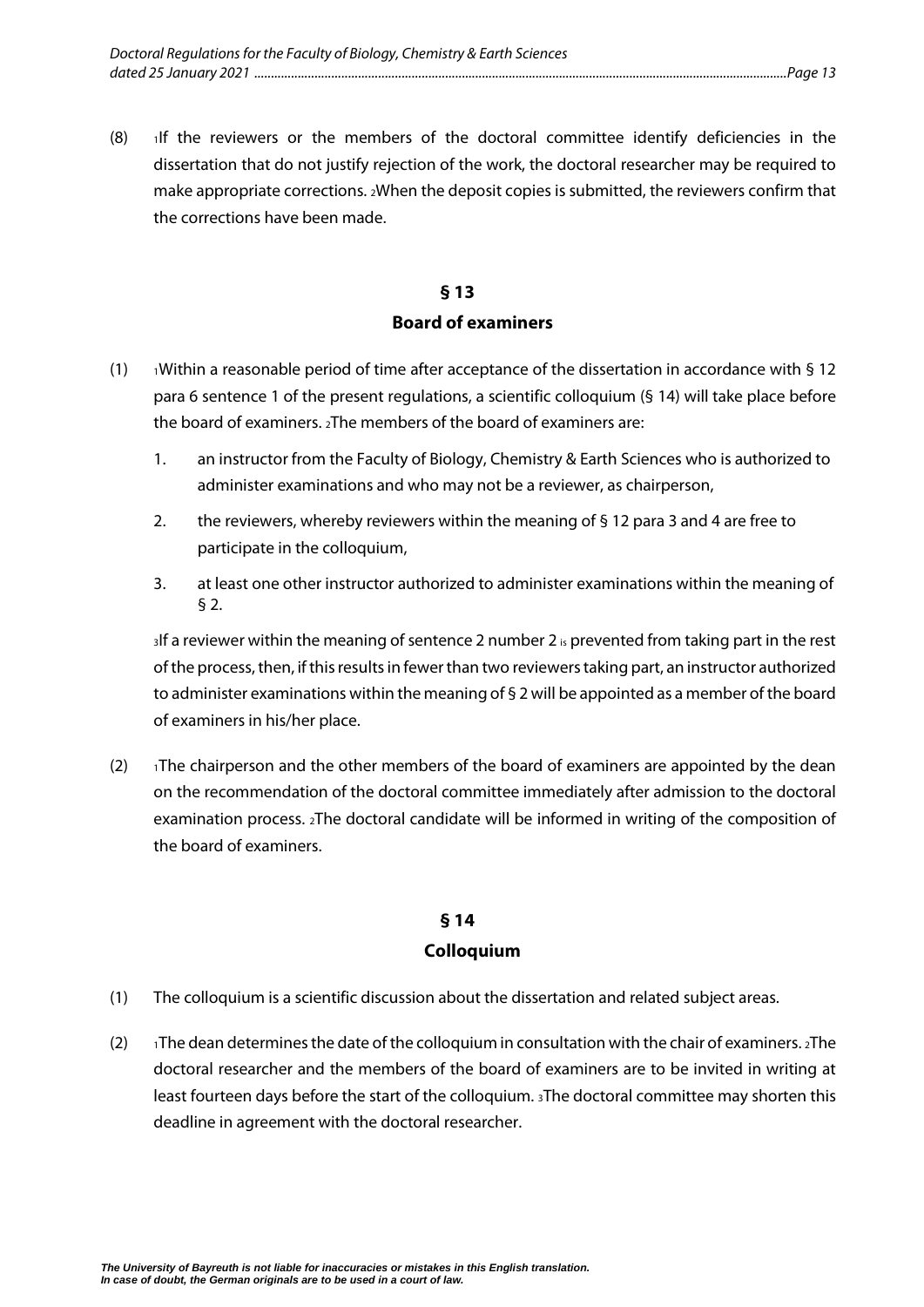- (3)  $\rightarrow$  1The colloquium lasts at least sixty, but no more than one hundred and twenty minutes and is open to the all members of the University. 2It is held in German or English. 3The colloquium is divided into a presentation on the dissertation of approx. 20 minutes up to a maximum of 30 minutes and a scientific discussion. 4The colloquium is chaired by the chair of examiners. 5In addition to the members of the board of examiners, all instructors authorized to administer examinations within the meaning of § 2 will be invited to the colloquium. 6The doctoral researcher may decide within one week after the summons that the public is to be excluded. 7The supervisor according to § 7 may request the exclusion of the public if patent law concerns are affected.
- $(4)$  1In justified exceptional cases, in particular in the case of binational doctorates (Section V), the dean may approve the participation of individual examiners in the colloquium via video conference upon request by the responsible doctoral committee. 2Prior to approval, the written consent of the doctoral researcher must be obtained. 3The majority of the examiners and all examiners who are members of the University of Bayreuth must be present in person. 4Compliance with data protection regulations is required, in particular the use of secure transmission paths such as DFN for the video conference. 5The chairperson shall ensure that the colloquium is conducted in an orderly manner.
- $(5)$  1A record sheet must be made of the course of the colloquium and the determination of the overall grade of the doctorate. 2The record sheet must contain information on
	- 1. the date of the colloquium,
	- 2. the names of the chairperson and the other examiners,
	- 3. the name of the doctoral researcher,
	- 4. the topic of the examination,
	- 5. the grades of the dissertation and the colloquium as well as the overall grade of the doctorate according to § 15.

3The record sheet is to be signed by the chairperson and the examiners.

- $(6)$  1The grading of the colloquium takes place after a joint, non-public discussion between the examiners and is based on the grading scale according to § 12 para 2 sentences 2 to 5. 2In the evaluation of the dissertation, the arithmetic mean of the individual grades is calculated and only the first decimal place is taken into account without rounding. 3If a doctoral candidate does not achieve at least the grade "satisfactory" (3.0) in the colloquium, the colloquium is failed.
- (7)  $\rightarrow$  1The doctoral candidate may repeat the failed colloquium once.  $2$ The request for repetition must be submitted to the dean within one year after notification of having failed the colloquium. 3In exceptional cases, the dean, in consultation with the doctoral committee, may allow a second repetition of the failed colloquium; a request for this by the doctoral researcher must be submitted in writing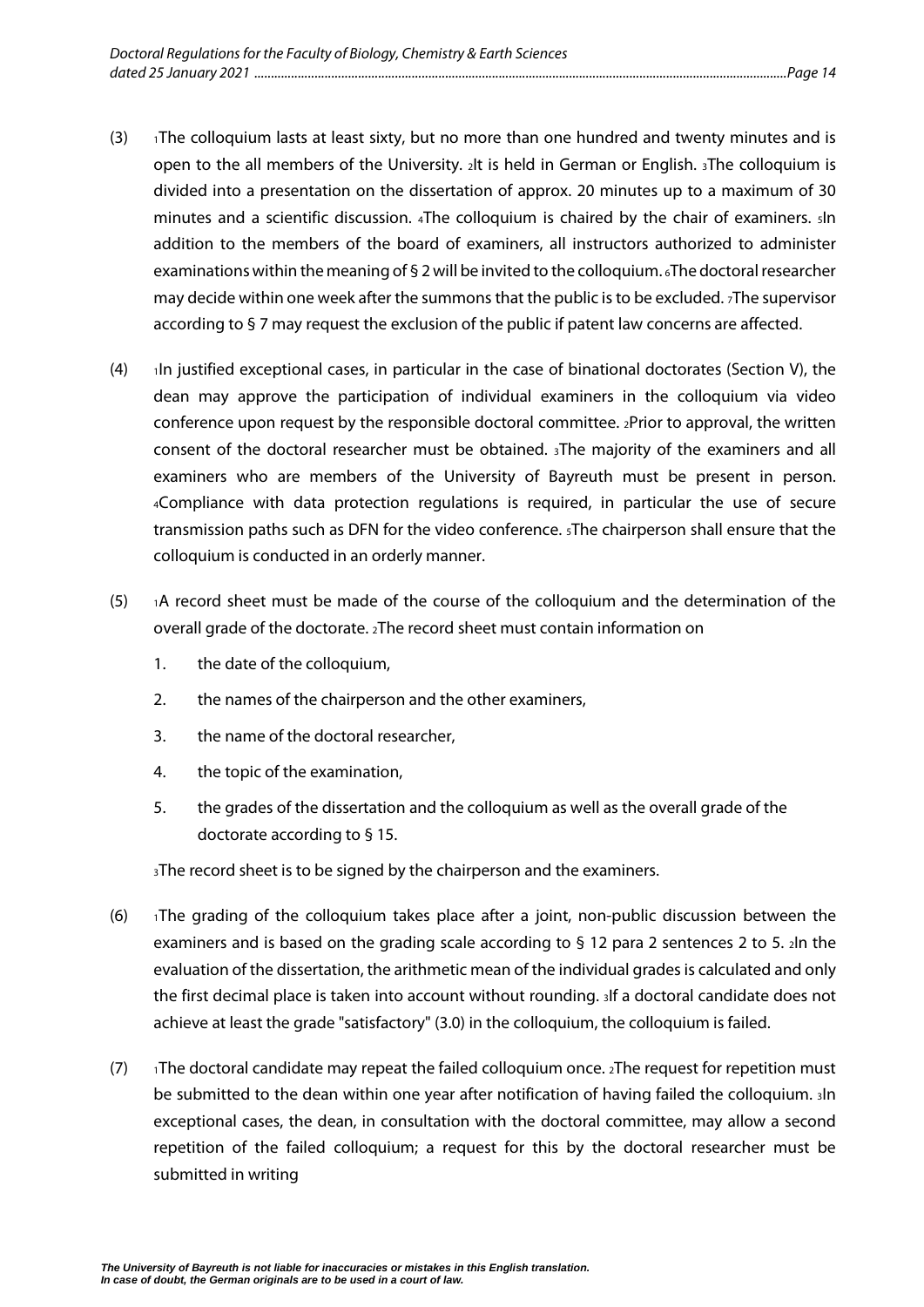to the dean within six months after notification of the repeated failure of the colloquium. 4The doctoral examination process will be terminated without success if the doctoral researcher does not submit a request for repetition within the deadlines specified in sentences 2 and 3 or if the doctoral committee does not permit a second repetition of the colloquium or if the doctoral researcher fails the colloquium even on the second repetition; § 9 para 3 sentence 2 shall apply *mutatis mutandis*.

 $(8)$  1If the doctoral candidate does not appear at the date of the colloquium or withdraws from the colloquium after it has begun, he/she must immediately notify the dean in writing of the reasons for the delay or withdrawal and provide credible evidence. 2In case of illness of the doctoral candidate, the dean may require the submission of an official medical certificate. 3If the doctoral candidate is not responsible for the reasons for the failure or withdrawal, the dean will set a new date in accordance with para 2. 4If the doctoral candidate does not immediately report and substantiate the reasons for non-appearance or withdrawal in accordance with sentence 1 or is responsible for these reasons, the colloquium shall be deemed to have been failed; § 9 para 3 sentence 2 shall apply *mutatis mutandis*.

#### **§ 15**

#### **Final grade of the doctorate**

- <span id="page-16-0"></span>(1) If the colloquium is passed, the board of examiners determines the overall grade of the doctorate.
- $(2)$  1The overall grade of the doctorate is calculated as follows: First, the arithmetic means of the individual grades of the dissertation and the colloquium are calculated separately. 2The calculated value is truncated after the first decimal place without rounding. 3The double value for the dissertation and the single value for the colloquium are then added up and divided by three. 4The calculated total value is truncated after the first decimal place without rounding. 5The grading scale applies to the overall grade:
	- 0 summa cum laude (with distinction)
	- 0.1 to 1.5 magna cum laude (very good)
	- 1.6 to 2.5 cum laude (good)
	- 2.6 to 3.0 rite (satisfactory)
- (3) The overall grade is to be announced orally to the doctoral researcher by the chair of examiners following the colloquium.
- $(4)$  1The dean issues the doctoral researcher with a written interim report on the result of the examination. 2This interim decision does not entitle the holder to use the doctoral degree.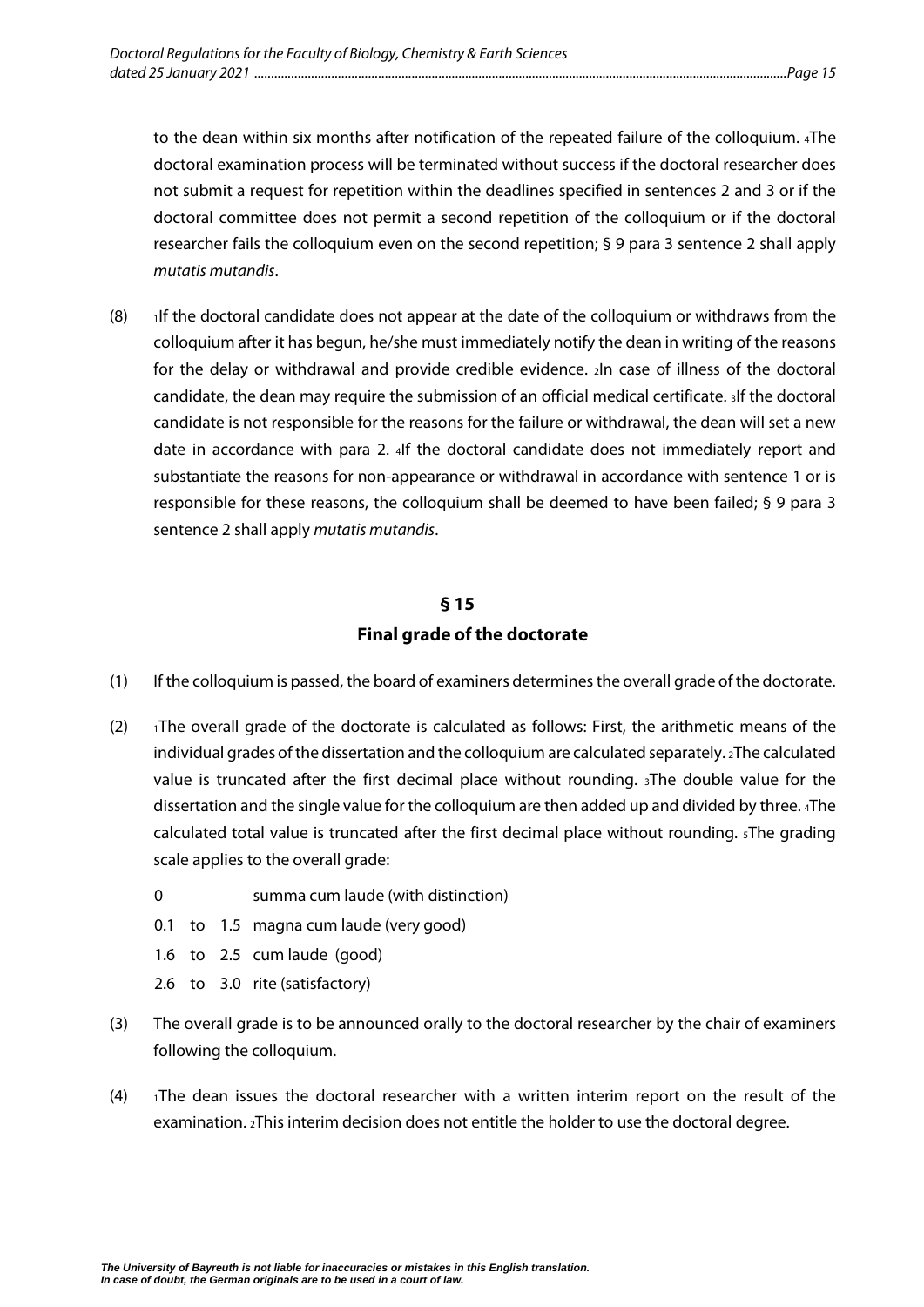#### **Publication of the dissertation**

- <span id="page-17-0"></span> $(1)$  1After successful completion of the colloquium, the doctoral researcher must make the dissertation available to the scientific public through reproduction and distribution. 2Theses already published in accordance with § 11 para 3 do not have to be published again.
- (2) 1Prior to publication of the dissertation, permission to print must be obtained (§12, para 8, sentence 2). 2With the delivery of the electronic version or the deposit copies, the doctoral researcher must submit a written declaration that the electronic version or the deposit copies are identical in content to the version for which printing permission was granted.
- (3) 1For the purpose of publication, the doctoral researcher must deliver the prescribed number of copies free of charge to the dean within one year after the colloquium according to the type of publication chosen by him/her. 2This shall also apply, with a time limit that may deviate from sentence 1, in the event of an approved suspension of publication in accordance with § 17 para 2

3The following publication types can be selected:

- 1. 40 copies in book or photographic print for the purpose of distribution.
- 2. six copies if the dissertation is published essentially unabridged in a scientific journal.
- 3. six copies if a commercial publisher assumes the distribution via the book trade. The publication must have an ISBN or ISSN number and be marked as a dissertation on the back of the title page, stating the location of the dissertation.
- 4. Three copies in printed, bound form and an electronic version, the data format and type of data transfer of which must be agreed with the University Library of the University of Bayreuth. The publication must include an abstract in German and one in the English language. The doctoral researcher grants the University Library of the University of Bayreuth and the DDB (Die Deutsche Bibliothek) the right to store the electronic version, to publish it in data networks for an unlimited period of time, and to make it accessible to other databases. The doctoral researcher is obligated to check the metadata and the network version of his/her dissertation for completeness, correctness, and readability after processing by the University Library. The submission of files that do not meet the required specifications with regard to file format and data transmission will not be deemed to constitute publication.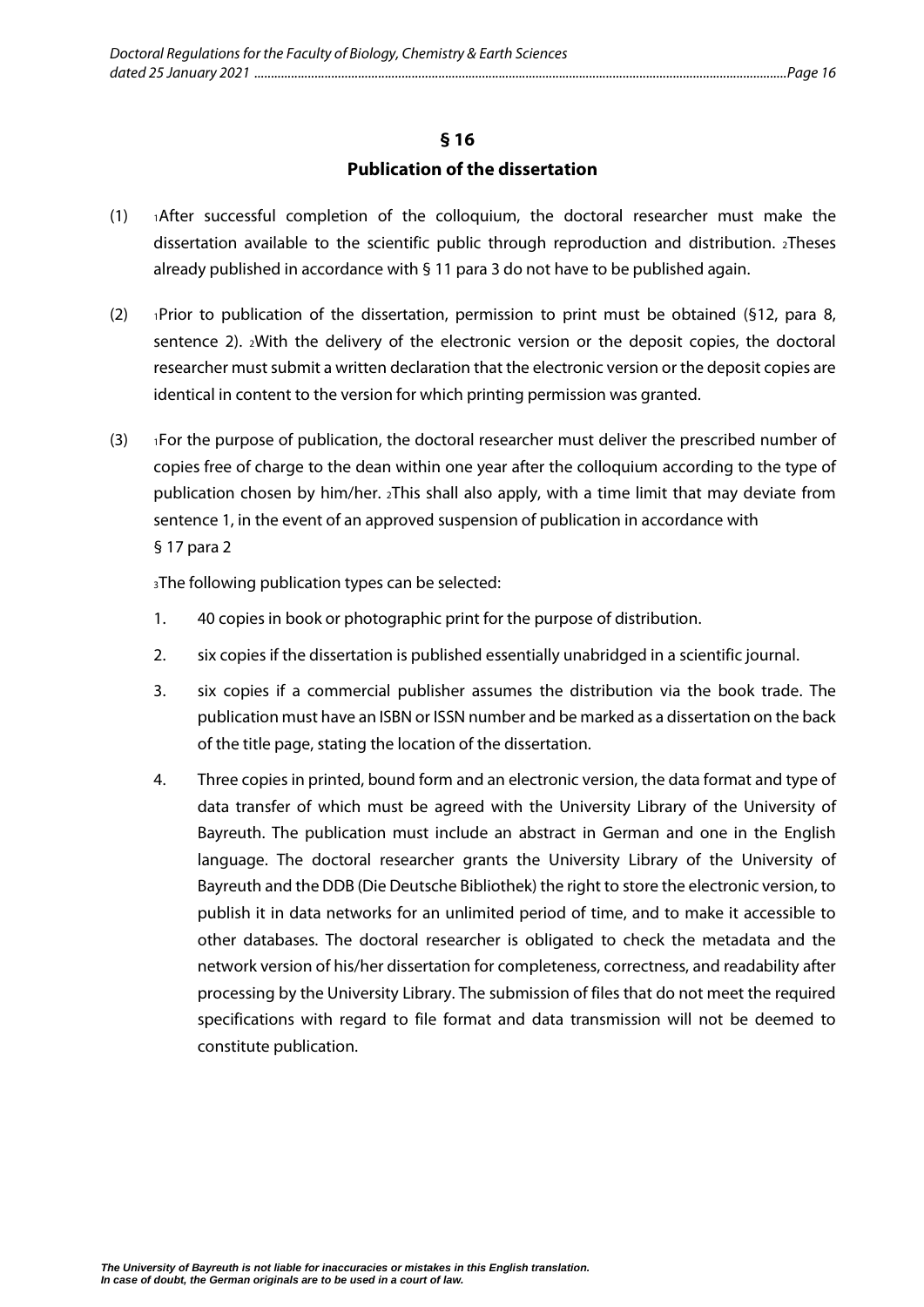- (4) The doctoral researcher grants the University of Bayreuth the right in writing to publish his/her name, the topic of the dissertation, the abstract, the date of submission and the date of the colloquium and, in the event that he/she has chosen a type of publication in accordance with para 3 number 1, also the right to produce and distribute further copies of his/her dissertation.
- (5) The doctoral committee may extend the deadline for the delivery of the deposit copies at the request of the doctoral researcher.
- $(6)$  If the doctoral researcher misses the deadline for the delivery of the deposit copies through his/her own fault, all rights acquired through the successful completion of the examination process expire. 2§ 9 para 3 sentence 2 applies *mutatis mutandis*.
- (7) In the cases of para 3 numbers 2 and 3, the dean may consider the deadline for delivery to have been met if the publication of the dissertation and the delivery of the deposit copies appear to be sufficiently assured by a binding declaration from the editor of the journal or the publisher.

#### **Diploma and completion of the doctorate**

- <span id="page-18-0"></span>(1) 1If the requirements specified in § 16 are met, the Faculty of Biology, Chemistry & Earth Sciences issues a certificate in German stating that the person has passed the doctoral examination. 2In addition, an English translation will be produced.
- (2) If the content of the dissertation is related to an intended or completed application for a patent or publication in scientific journals, the doctoral committee can suspend the publication of the dissertation for up to two years upon justified application by the doctoral researcher or the supervisor, without affecting the completion of the doctorate.
- $(3)$  1The certificate confirms the successful graduation and contains
	- the name of the university and the faculty,
	- the first and last names of the doctoral researcher, date and place of birth,
	- the degree conferred
	- the title of the dissertation,
	- the date of the colloquium,
	- the overall grade of the doctorate,
	- the name and signature of the President of the University of Bayreuth and the dean of the faculty,
	- the seal of the University of Bayreuth.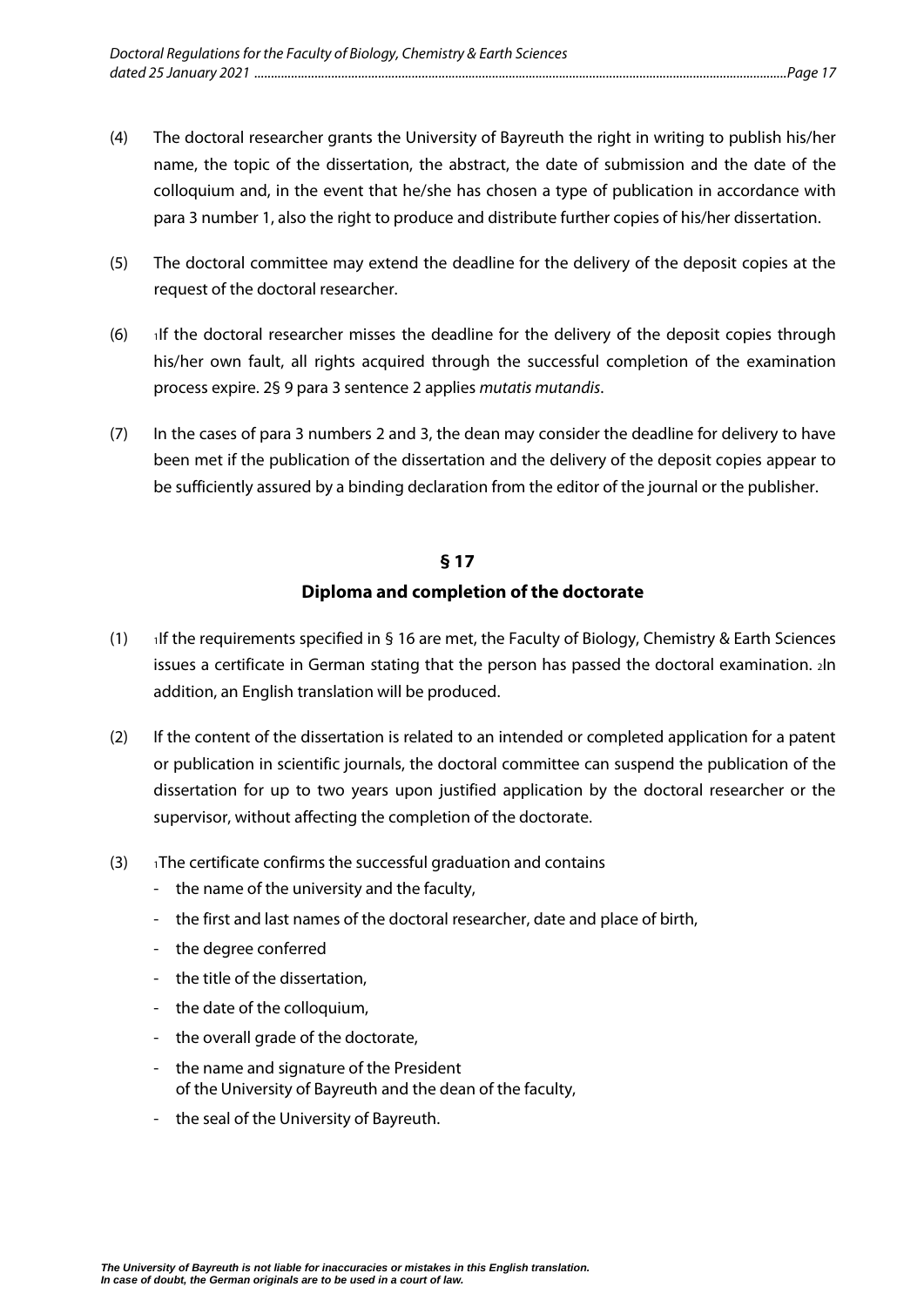2In the case of doctorates awarded in cooperation with universities of applied science/HAWs (§ 19), the university of applied science/HAW involved must also be stated on the diploma. 3The date of the certificate is the date of the colloquium.

(4)  $\rightarrow$  1The certificate will be issued by the dean together with the English translation.  $\alpha$ The doctorate is completed and the doctorate is finished with the handing over of the certificate; the doctoral researcher thereby receives the right to use the doctoral degree according to § 1.

#### <span id="page-19-1"></span><span id="page-19-0"></span>**Section III: Honorary doctorate**

# **§ 18 Honorary doctorate**

- (1)  $\overline{1}$  1The faculty may award an honorary doctorate (Dr. rer. nat. h. c.) for exceptional scientific achievements in the subjects of biology, chemistry, or Earth sciences. 2§ 1 para 1 sentence 2 and sentence 3 applies *mutatis mutandis*. 3The honorary doctorate procedure is to be initiated on the basis of a justified request by at least three instructors authorized to administer examinations. 4The application must be addressed to the dean.
- $(2)$  1The faculty council appoints at least two lecturers who are competent in the subject and who are authorized to administer examinations to review the extraordinary academic achievement of the person to be honoured. 2The proposal and the expert opinions are to be submitted to the members of the faculty council and the extended doctoral committee. 3These may submit a written statement within one month.
- (3)  $\rightarrow$  1The faculty council makes a decision regarding the award of the honorary doctorate upon request of the extended doctoral committee. 2The decision is made in the light of the request and the expert opinions and comments submitted.
- (4) 1The President of the University of Bayreuth and the dean of the Faculty of Biology, Chemistry & Earth Sciences confer the honorary doctorate on the honoured person by awarding a certificate. 2The certificate is to acknowledge the scientific achievements of the honoured person.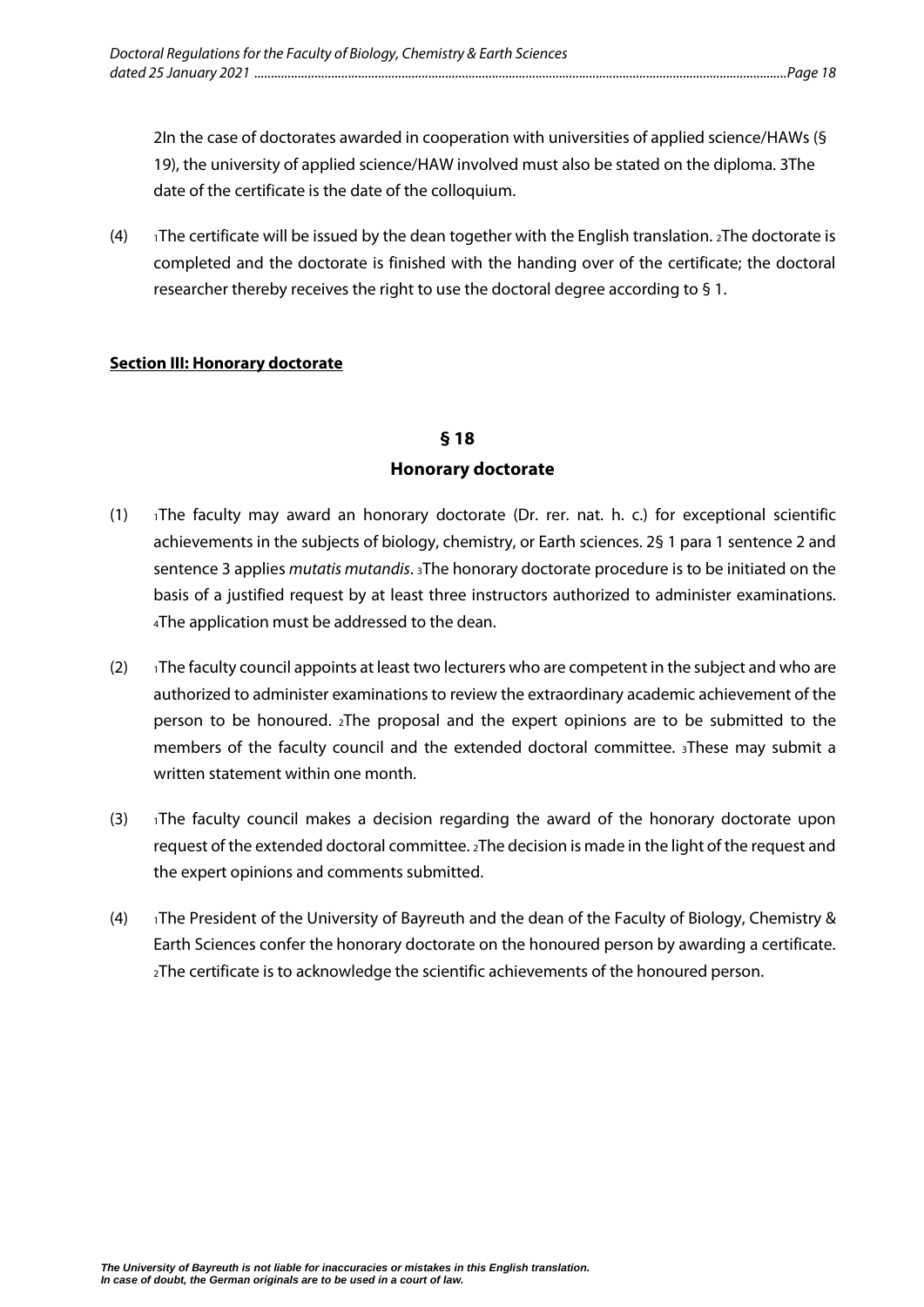## <span id="page-20-1"></span><span id="page-20-0"></span>**Section IV: Cooperation with universities of applied science (HAWs)**

#### **§ 19**

# **Cooperation with universities of applied science (HAWs)**

1 Faculty of Biology, Chemistry & Earth Sciences enables the cooperative execution of doctorates with universities of applied science/HAWs and/or joint doctorates with Bavarian higher education institutions in accordance with the agreement between Bavarian higher education institutions dated 19 October 2015 within the framework of the provisions of the present doctoral regulations. 2The University of Bayreuth is in charge of cooperative doctorates and joint doctorates.

#### <span id="page-20-3"></span><span id="page-20-2"></span>**Section V: Binational doctorates**

#### **§ 20**

#### **General Information**

- $(1)$  The doctoral degree can also be awarded within the framework of joint supervision with a foreign academic institution (partner institution). 2This presupposes that
	- 1. an agreement regarding the cross-border joint supervision of the doctorate has been concluded with the partner institution and approved by the dean and the doctoral committee,
	- 2. the partner institution is authorized to award doctorates according to its national legislation and the academic degree to be awarded by it would have to be recognized in the area of application of the Higher Education Framework Act,
	- 3. the doctoral researcher fulfils the requirements for acceptance for the doctorate and for admission to the doctoral examination process both according to the present doctoral regulations (§§ 4, 8, and 9) and according to the corresponding regulations of the partner institution.
- (2)  $\blacksquare$  1The dissertation is jointly supervised by a supervisor in accordance with § 7 para 1 and a member of the partner institution who is authorized to administer examinations in accordance with the regulations there and can be submitted to the Faculty of Biology, Chemistry & Earth Sciences or to the partner institution. 2The details of the joint supervision are to be set out in the agreement pursuant to para 1 sentence 2 number 1. 3A dissertation which has already been submitted to one of the participating educational institutions prior to the conclusion of an agreement pursuant to para 1 sentence 2 number 1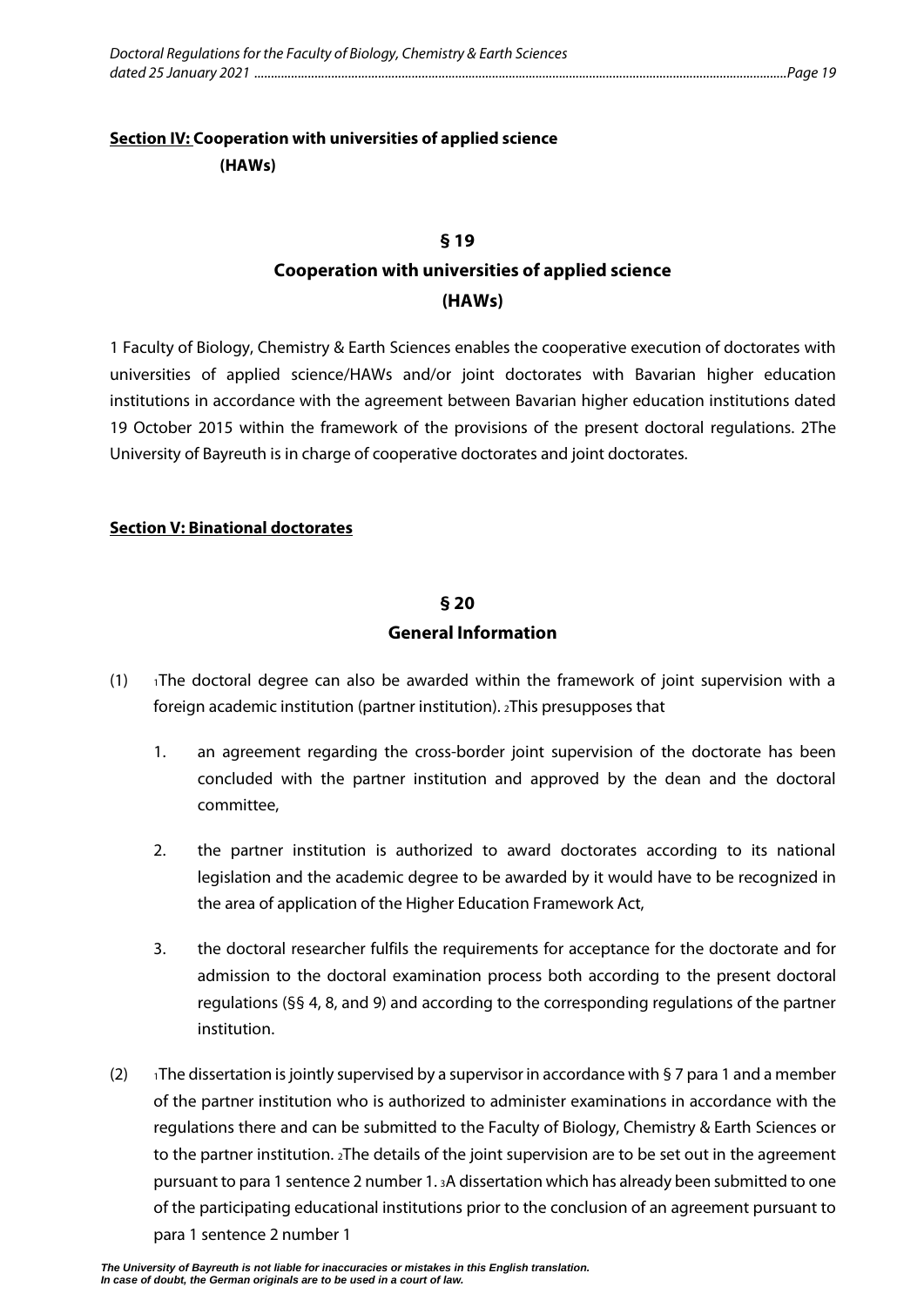and accepted or rejected cannot be the subject of a joint doctoral examination process.

(3) The grading of the doctoral performance is carried out according to the regulations of the institution at which the dissertation is submitted; the other institution determines the equivalent grades according to its doctoral regulations.

# **§ 21 Examination process at the University of Bayreuth**

- <span id="page-21-0"></span>(1) If the dissertation is to be submitted to the Faculty of Biology, Chemistry & Earth Sciences, §11 and §12 apply to the dissertation and its assessment. 2The supervisors of the dissertation according to § 20 para 2 sentence 1 should normally be appointed as reviewers.
- (2) If the dissertation has been accepted in the process pursuant to  $\frac{1}{2}$  12, it is forwarded to the partner institution for approval of the progress of the doctoral examination. 2If the partner institution gives its consent, the oral examination takes place in accordance with § 13 and §14. 3If the supervisor of the dissertation from the partner institution is not a member of the examination committee in accordance with § 13 para 1 sentence 2 number 2, his/her appointment as a member of the examination committee or the substitute appointment of another member of the partner institution who is entitled to administer examinations in accordance with the provisions of that section is to be provided for in the agreement in accordance with § 20 para 1 sentence 2 number 1.
- (3) 1If the dissertation has been accepted by the Faculty of Biology, Chemistry & Earth Sciences, but the agreement to continue the examination has been refused by the partner institution, the joint process is terminated; the doctoral examination is continued according to the provisions of the present doctoral regulations. 2Sentence 1 applies accordingly if the oral examination is assessed as failed by the partner institution.
- (4) The publication of the dissertation and the delivery of the deposit copies are in accordance with § 16 as well as the supplementary agreements made pursuant to § 20 para 1 sentence 2, number 1.

#### **§ 22**

#### **Examination process at the partner institution**

<span id="page-21-1"></span> $(1)$  If the dissertation is to be submitted at the partner institution, the doctoral regulations of the partner institution apply to the examination procedure. 2In the agreement pursuant to § 20 para 1 sentence 2 number 1, the appointment of the supervisor pursuant to § 20 para 2 sentence 1 from the Faculty of Biology, Chemistry & Earth Sciences or, if the latter cannot be consulted, another instructor from the Faculty of Biology, Chemistry & Earth Science authorized to administer examinations pursuant to the present doctoral regulations, is to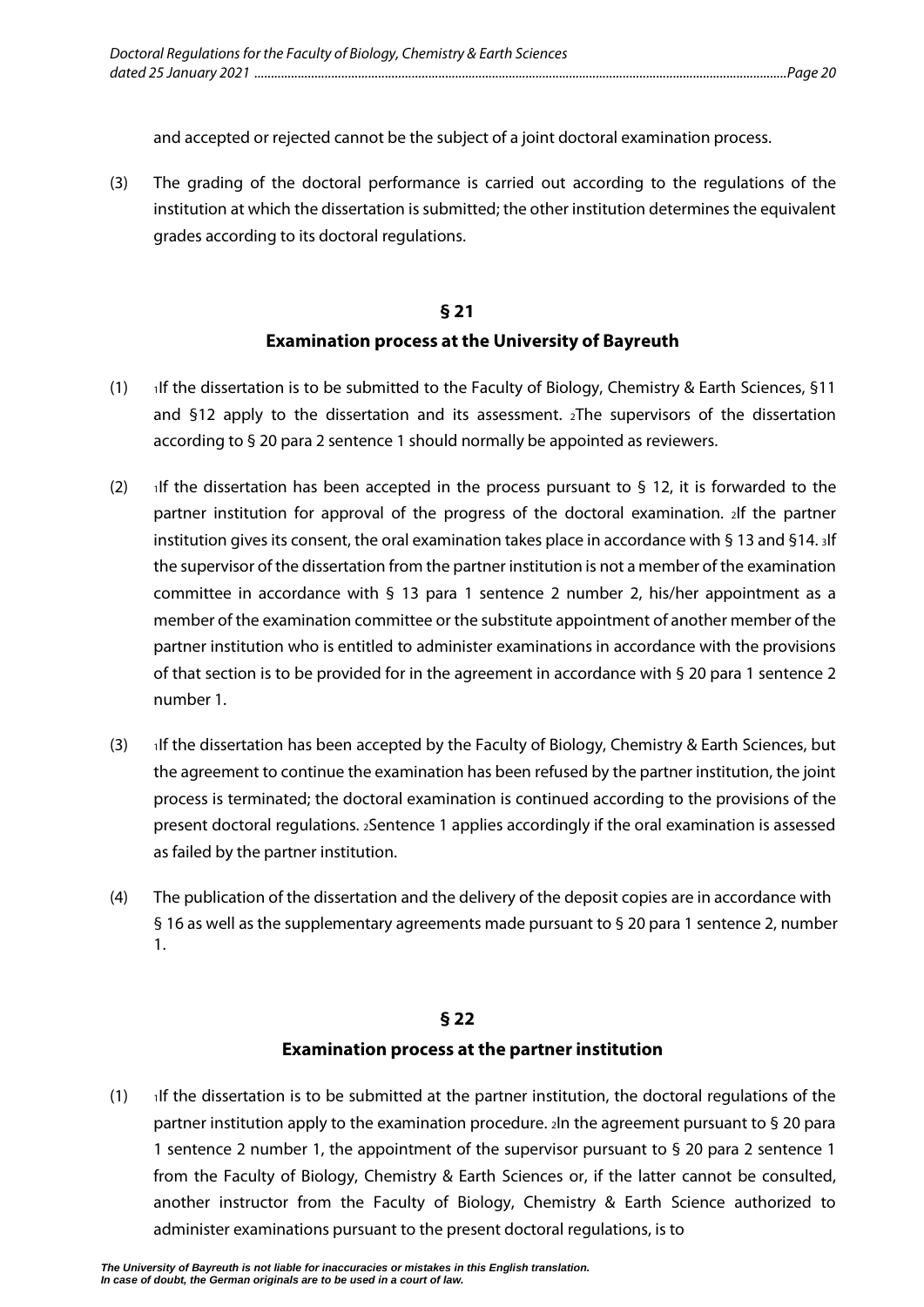be appointed as a reviewer for the evaluation of the dissertation.

- (2)  $\cdot$  1If the dissertation has been accepted by the partner institution pursuant to §12, it is forwarded to the extended doctoral committee for approval of the progress of the doctoral examination. § 12 para 5 sentence 3 and sentence 8 applies *mutatis mutandis*. 2If the Faculty of Biology, Chemistry & Earth Sciences gives its consent, the oral examination takes place at the partner institution in accordance with its regulations. 3In the agreement pursuant to § 20 para 1 sentence 2 number 1, it must be stipulated that in this case the supervisor pursuant to § 20 para 2 sentence 1 from the Faculty of Biology, Chemistry & Earth Sciences or, if this is not possible, another instructor from the Faculty of Biology, Chemistry & Earth Sciences who is authorized to administer examinations pursuant to the present doctoral regulations must be a member of the committee conducting the oral examination.
- (3) 1If the dissertation is accepted at the partner institution but the Faculty of Biology, Chemistry & Earth Sciences refuses to approve the continuation of the examination, the joint process is terminated. 2The doctoral examination can be continued according to the regulations of the partner institution. 3Sentences 1 and 2 apply accordingly if the oral examination is assessed as failed by the Faculty of Biology, Chemistry & Earth Sciences.
- $(4)$  1For the publication of the dissertation and the delivery of the deposit copies, the regulations applicable to the partner institution apply.  $_2$ The agreement in accordance with § 20 para 1 sentence 2 number 1 also specifies how many copies are to be made available to the Faculty of Biology, Chemistry & Earth Sciences; alternatively, publication of the dissertation may be approved analogously to § 16 para 3 sentence 3 numbers 1 to 4. 3In any case, an electronic copy of the dissertation remains in the examination files. 4The issuing of the doctoral certificate to be provided in accordance with § 23 shall be made dependent on the fulfilment of the delivery obligations.

### **§ 23 Joint diploma**

<span id="page-22-0"></span> $(1)$  1After the successful completion of a joint doctoral examination process, the Faculty of Biology, Chemistry & Earth Sciences and the partner institution will issue a joint diploma on the award of the doctoral degree, indicating that the doctoral degree was awarded under joint supervision. 2The certificate bears the signatures and seals required under the provisions of the present doctoral regulations and the regulations of the partner institution.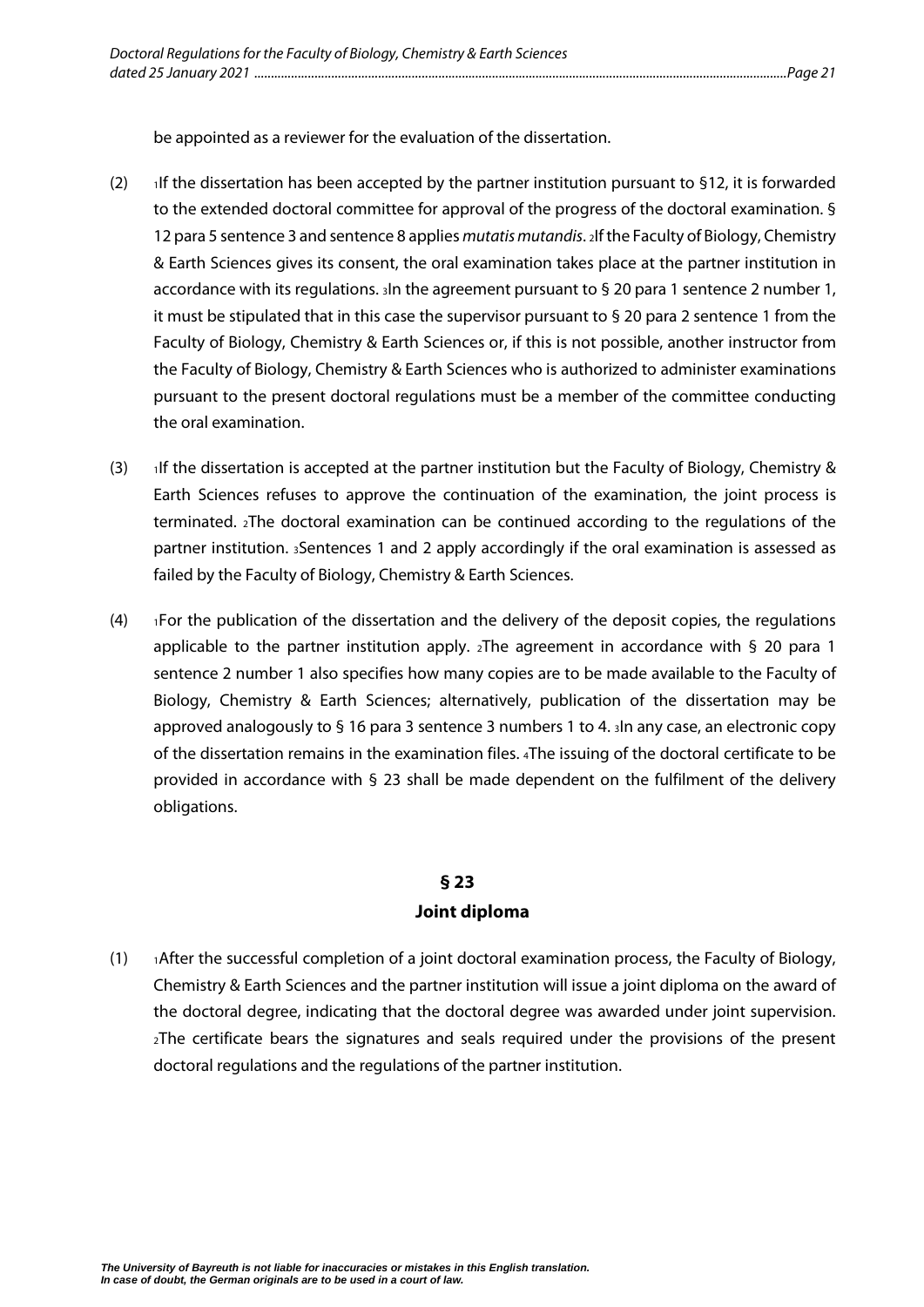- (2) Instead of a joint diploma, individual diplomas of the Faculty of Biology, Chemistry & Earth Sciences and of the partner institution can be used, which clearly show that both diplomas together constitute a joint doctoral diploma.
- (3) The joint doctoral diploma shows that the bearer of the doctoral title is entitled to use the doctoral degree in Germany in accordance with § 1 para 1 and the doctoral degree awarded there in the foreign country.
- $(4)$  1 Further details on the form of the diploma are regulated by the agreement pursuant to §20 para 1 sentence 2 number 1. 2The grade equivalence can also be taken from it. 3On the joint doctoral diploma, the equivalent foreign grade should be listed with the corresponding marking.

#### <span id="page-23-1"></span><span id="page-23-0"></span>**Section VI: Other provisions, entry into force and transitional provisions**

#### **§ 24**

#### **Invalidating the doctorate**

- $(1)$  If it becomes apparent before the diploma is issued that the doctoral researcher has cheated in the doctoral examination, the dean will declare all previously acquired qualifications invalid and discontinue the process. 2Before making such a decision, the dean will obtain the opinion of the doctoral committee.
- (2)  $\rightarrow$  1If the deception or other illegality only becomes known after the diploma has been issued, the doctoral examination can be subsequently declared failed by the dean. 2Before making such a decision, the dean will obtain the opinion of the doctoral committee. 3The withdrawal of the doctoral degree is governed by the statutory provisions (Art. 48 Bavarian Administrative Procedure Act BayVwVfG as amended). 4The person concerned must be given the opportunity to comment before the decision is made (Art. 28 BayVwVfG). 5With regard to the definiteness, form, and justification of the decision, the provisions on the conclusion of administrative acts (Art. 35 et seq. BayVwVfG) are to be observed.
- $(3)$  1In the case of suspected academic misconduct, the dean and the doctoral committee will only make a joint decision once the self-regulation committee has submitted its report. 2If the dean and the doctoral committee have already decided in advance in special cases, the further referral by the self-regulation committee remains unaffected. 3A declared renunciation of the doctoral degree shall have no influence on the initiation and progress of the process pursuant to sentences 1 and 2.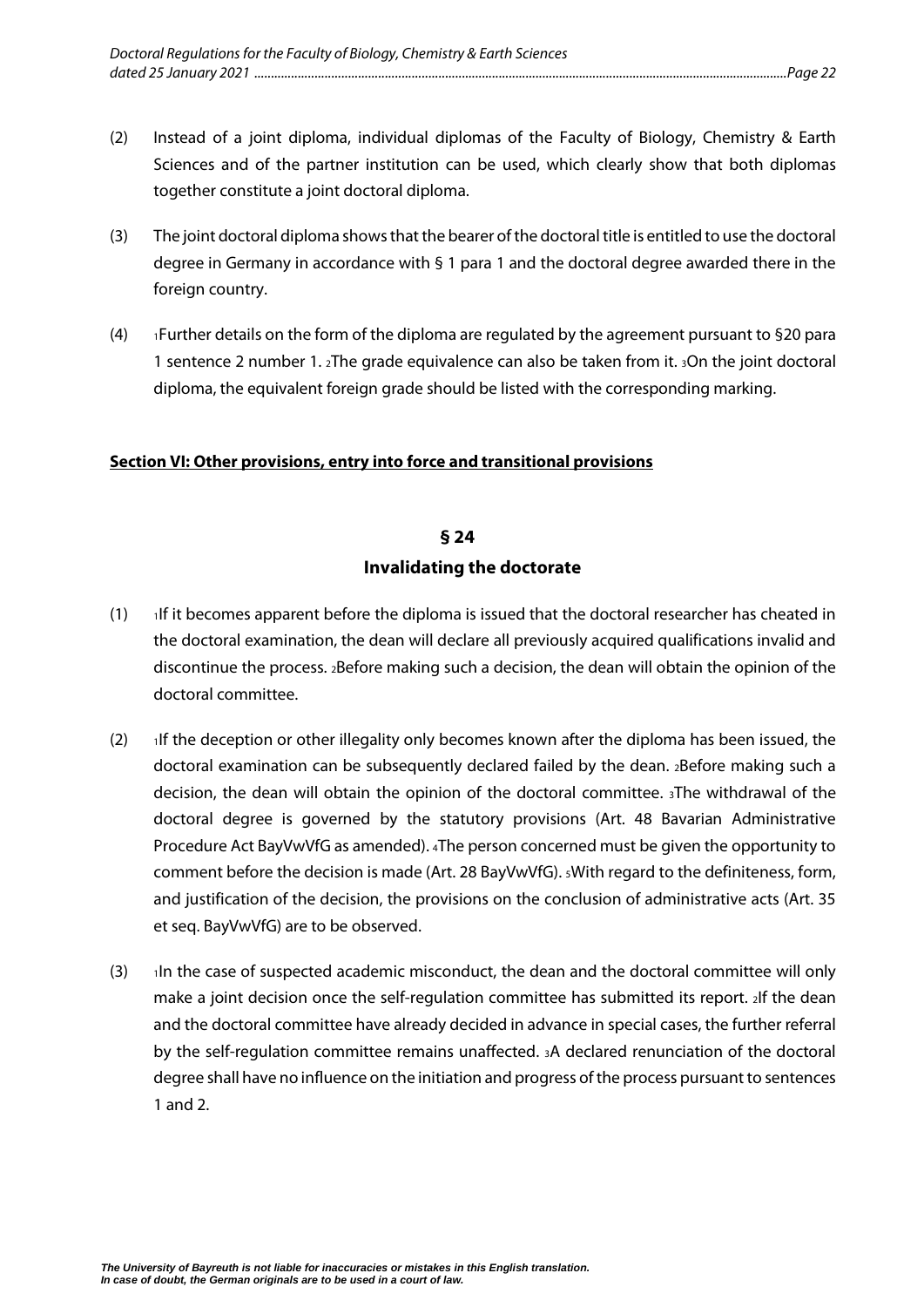- <span id="page-24-2"></span>(4) In the event of failure of the doctoral examination in accordance with para 2 sentence 1, the doctoral diploma shall be withdrawn.
- <span id="page-24-0"></span>(5) In all other respects, the withdrawal of the doctoral degree is governed by Art. 69 BayHSchG in conjunction with the relevant provisions of the BayVwVfG.

### **§ 25 Access to examination documents**

1After completion of the doctorate, the doctoral researcher may inspect the doctoral documents. 2The time and place for granting access to the documents is determined by the dean. 3The request must be submitted to the dean within one month after completion of the doctorate. 4In these as well as other cases in which a request for access is made, the inspection procedure is governed by Art. 29 et seq. BayVwVfG.

#### **§ 26**

#### **Consideration of extenuating life circumstances**

- <span id="page-24-1"></span>(1) 1The use of the protection periods of the Maternity Protection Act (MSchG) must be guaranteed. 2Upon application, the claiming of parental leave in accordance with the Federal Parental Allowance and Parental Leave Act (Bundeselterngeld- und Elternzeitgesetz, BEEG) as well as of periods for the care of a close relative within the meaning of § 7 para 3 of the Nursing Care Leave Act (PflegeZG) who is in need of care within the meaning of § 14 and § 15 of the Eleventh Book of the Social Code (Sozialgesetzbuch, SGB XI) shall be guaranteed. 3The appropriate evidence must be furnished; any changes in status are to be reported immediately.
- $(2)$   $\rightarrow$  Upon request, periods during which the doctoral studies cannot be pursued or can only be pursued to a very limited extent for reasons for which the doctoral researcher is not responsible will not be counted towards deadlines. 2Corresponding evidence must be furnished; medical certificates must be presented in the case of illness. 3Any changes in status are to be reported immediately.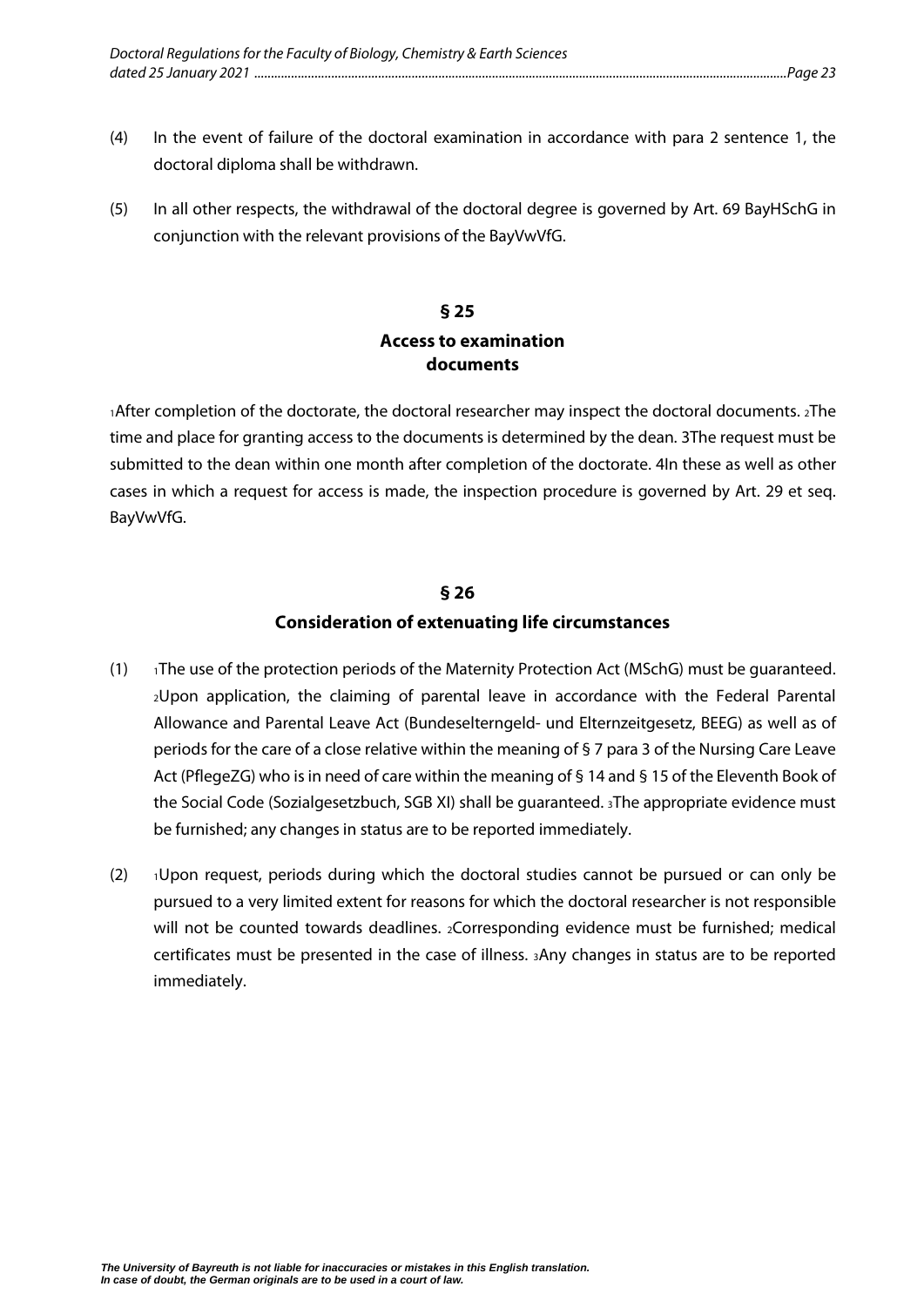#### **Consideration of the special needs of disabled persons**

1For the sake of ensuring equal opportunities, the particular needs of disabled examinees are to be appropriately accommodated. 2The dean, in consultation with the doctoral committee and upon written application by the applicant or doctoral researcher, determines the form in which the applicant or doctoral researcher will take his/her examination or grants an extension of working hours or other compensation for disadvantages, depending on the severity of the proven examination disability. 3Evidence of disability is to be provided by way of a medical certificate, which confirms that the application or doctoral researcher is unable (entirely or in part) to take the examination in its usual form due to a lasting or permanent disability. 4The application is to be enclosed with the application for acceptance for doctoral studies; if the application is submitted later, it shall only apply to future components.

## **§ 28 Effective dates, transitional provisions**

- <span id="page-25-0"></span>(1) The present doctoral regulations come into force on 26 January 2021; at the same time, the doctoral regulations for the Faculty of Biology, Chemistry & Earth Sciences dated 15 September 2017 (AB UBT 2017/062) cease to apply.
- (2) For doctoral researchers who have already received a confirmation of supervision before the doctoral regulations for the Faculty of Biology, Chemistry & Earth Sciences of 15 September 2017 come into force, § 28 para 2 of the doctoral regulations for the Faculty of Biology, Chemistry & Earth Sciences of 15 September 2017 continues to apply.